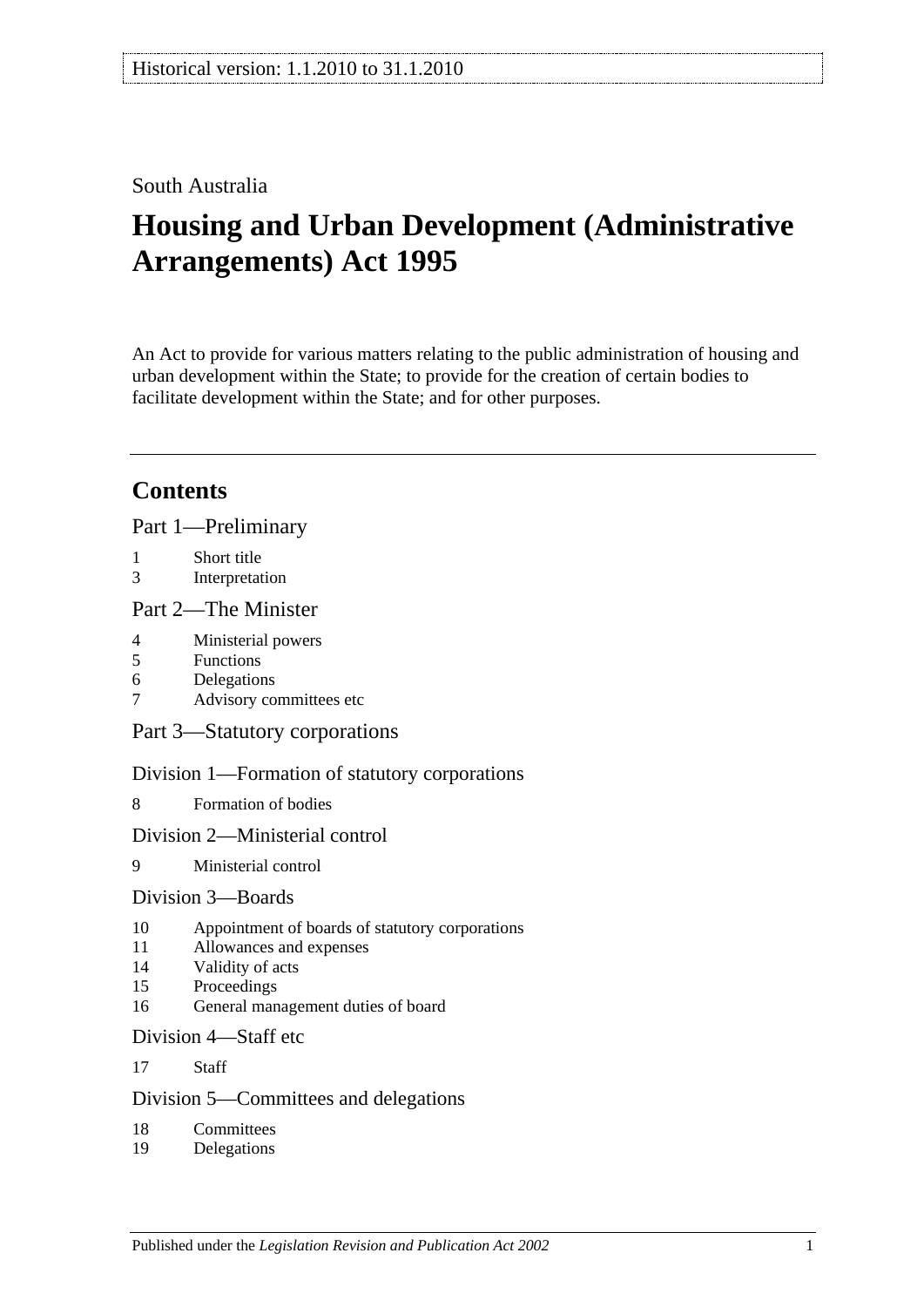#### [Division 6—Operational, property and financial matters](#page-10-0)

- [Common seal](#page-10-1)
- [Specific powers](#page-10-2)
- [Property to be held on behalf of Crown](#page-11-0)
- [Transfer of property etc](#page-11-1)
- [Securities](#page-11-2)
- [Tax and other liabilities](#page-12-0)
- [Dividends](#page-12-1)
- [Audit and accounts](#page-13-0)

#### [Division 7—Performance and reporting obligations](#page-13-1)

- [Objectives](#page-13-2)
- [Provision of information and reports to the Minister](#page-14-0)
- [Annual report](#page-14-1)

#### [Part 4—Miscellaneous](#page-14-2)

- [Acquisition of land](#page-14-3)
- [Power to enter land](#page-14-4)
- [Satisfaction of Treasurer's guarantee](#page-15-0)
- [Effect of transfers](#page-15-1)
- [Registering authorities to note transfer](#page-15-2)
- [Offences](#page-15-3)
- 36A Approvals by [Minister or Treasurer](#page-15-4)
- [Regulations](#page-15-5)

## [Schedule 2—Transitional provisions](#page-16-0)

- [Interpretation](#page-16-1)
- [Dissolution of Homestart](#page-16-2)
- [Staff](#page-16-3)<br>5 Vesti
- [Vesting of property etc in the Minister](#page-17-0)
- [Statutory fund](#page-17-1)
- [References](#page-17-2)
- [Regulations](#page-17-3)

[Legislative history](#page-18-0)

[Appendix—Divisional penalties and expiation fees](#page-20-0)

## <span id="page-1-0"></span>**The Parliament of South Australia enacts as follows:**

## **Part 1—Preliminary**

### <span id="page-1-1"></span>**1—Short title**

This Act may be cited as the *Housing and Urban Development (Administrative Arrangements) Act 1995*.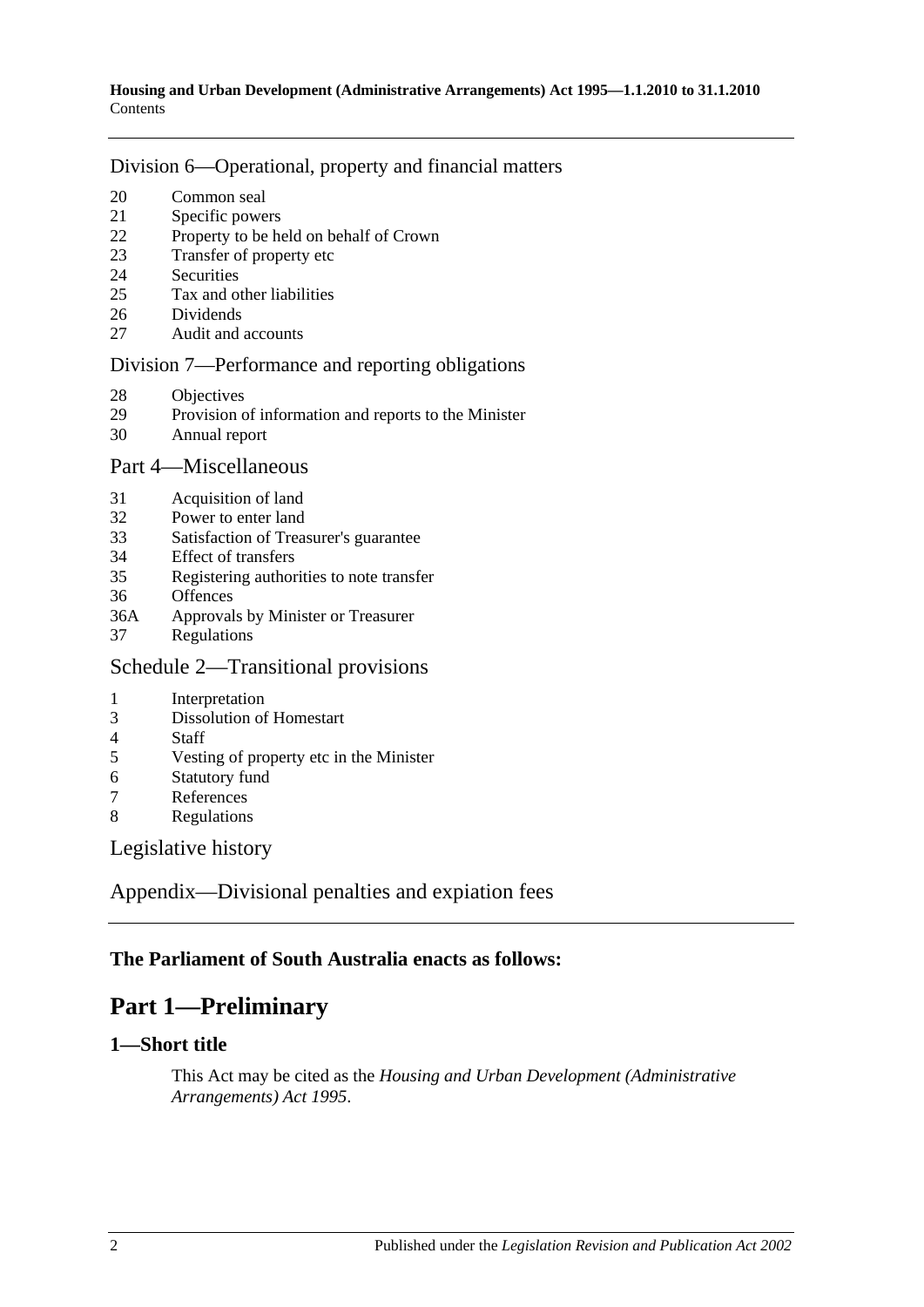### <span id="page-2-0"></span>**3—Interpretation**

(1) In this Act, unless the contrary intention appears—

*board* in relation to a statutory corporation, means the board of management of the statutory corporation;

*Department* means the administrative unit designated from time to time by the Minister by notice in the Gazette as being the Department primarily responsible for assisting the Minister in the administration of this Act;

*domestic partner* means a person who is a domestic partner within the meaning of the *[Family Relationships Act](http://www.legislation.sa.gov.au/index.aspx?action=legref&type=act&legtitle=Family%20Relationships%20Act%201975) 1975*, whether declared as such under that Act or not;

*liability* includes contingent liability;

*Minister* means the Minister to whom the administration of this Act is committed, as constituted as a body corporate under the *[Administrative Arrangements Act](http://www.legislation.sa.gov.au/index.aspx?action=legref&type=act&legtitle=Administrative%20Arrangements%20Act%201994) 1994*;

*relative*, in relation to a person, means the spouse, domestic partner, parent or remoter linear ancestor, son, daughter or remoter issue or brother or sister of the person;

*relevant interest* has the same meaning as in the *Corporations Law*;

*right* includes a right of action;

*SAHT* means the South Australian Housing Trust and includes a subsidiary of the South Australian Housing Trust;

*spouse*—a person is the spouse of another if they are legally married;

*statutory corporation* means a corporate body established under this Act.

- <span id="page-2-1"></span>(2) For the purposes of this Act, a person is an associate of another person if—
	- (a) the other person is a relative of the person or of the person's spouse or domestic partner; or
	- (b) the other person—
		- (i) is a body corporate; and
		- (ii) the person or a relative of the person or of the person's spouse or domestic partner has, or two or more such persons together have, a relevant interest or relevant interests in shares in the body corporate the nominal value of which is not less than 10 per cent of the nominal value of the issued share capital of the body corporate; or
	- (c) the other person is a trustee of a trust of which the person, a relative of the person or of the person's spouse or domestic partner or a body corporate referred to in [paragraph](#page-2-1) (b) is a beneficiary; or
	- (d) the person is an associate of the other person within the meaning of the regulations.

**Note—**

For definition of divisional penalties (and divisional expiation fees) see Appendix.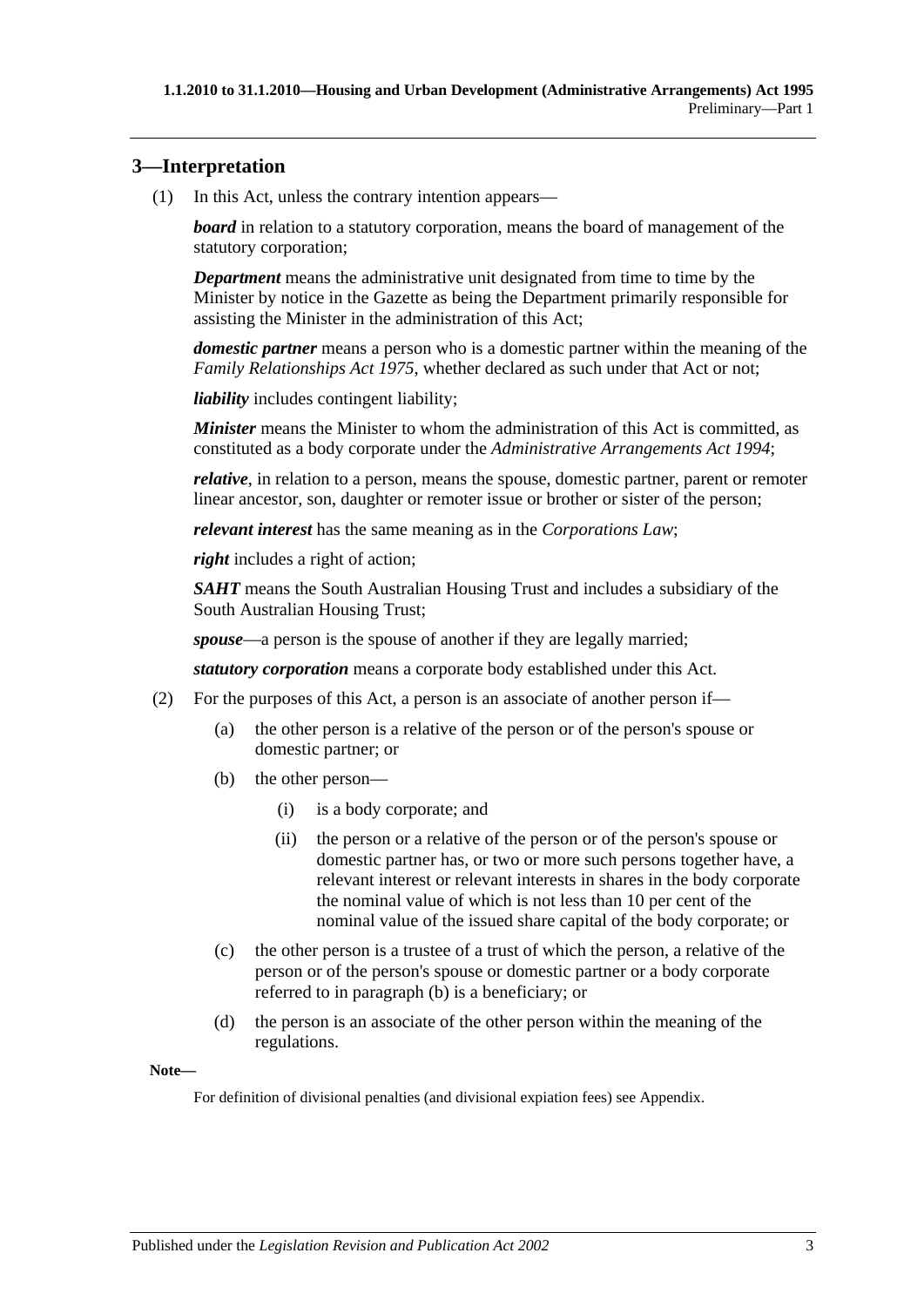## <span id="page-3-0"></span>**Part 2—The Minister**

#### <span id="page-3-1"></span>**4—Ministerial powers**

- (1) The Minister may—
	- (a) sue and be sued;
	- (b) acquire, hold, deal with and dispose of real and personal property (or an interest in real or personal property), and grant or hold a lease or licence;
	- (c) acquire, hold, deal with and dispose of shares in, or securities issued by, another body corporate, or participate in the formation of another body;
	- (d) after consultation with the Treasurer, borrow money and obtain other forms of financial accommodation;
	- (e) establish and operate ADI accounts and invest money;
	- (f) enter into any kind of contract or arrangement;
	- (g) undertake projects and enter into joint ventures;
	- (h) after consultation with the Treasurer—
		- (i) grant a mortgage or charge over an asset of the Minister;
		- (ii) enter into a contract of guarantee or indemnity;
		- (iii) issue debentures or promissory notes that are charged over specified assets of the Minister;
		- (iv) issue inscribed debenture stock in accordance with a scheme prescribed by the regulations;
	- (i) exercise other powers that are necessary, expedient or incidental to the functions of the Minister or the Department.
- (2) The liabilities of the Minister are guaranteed by the Treasurer.
- <span id="page-3-3"></span>(3) The Governor may, by proclamation—
	- (a) transfer an asset, right or liability to the Minister;
	- (b) transfer an asset, right or liability of the Minister—
		- (i) to the Crown; or
		- (ii) to an agent or instrumentality of the Crown.
- (4) A proclamation under [subsection](#page-3-3) (3) providing for the transfer of an asset, right or liability of the Minister may make other provisions that in the opinion of the Governor are necessary or expedient in connection with the transfer.

### <span id="page-3-2"></span>**5—Functions**

The functions of the Minister include—

(a) to promote a strong housing sector within the community and to facilitate the provision of public housing, and housing finance or assistance;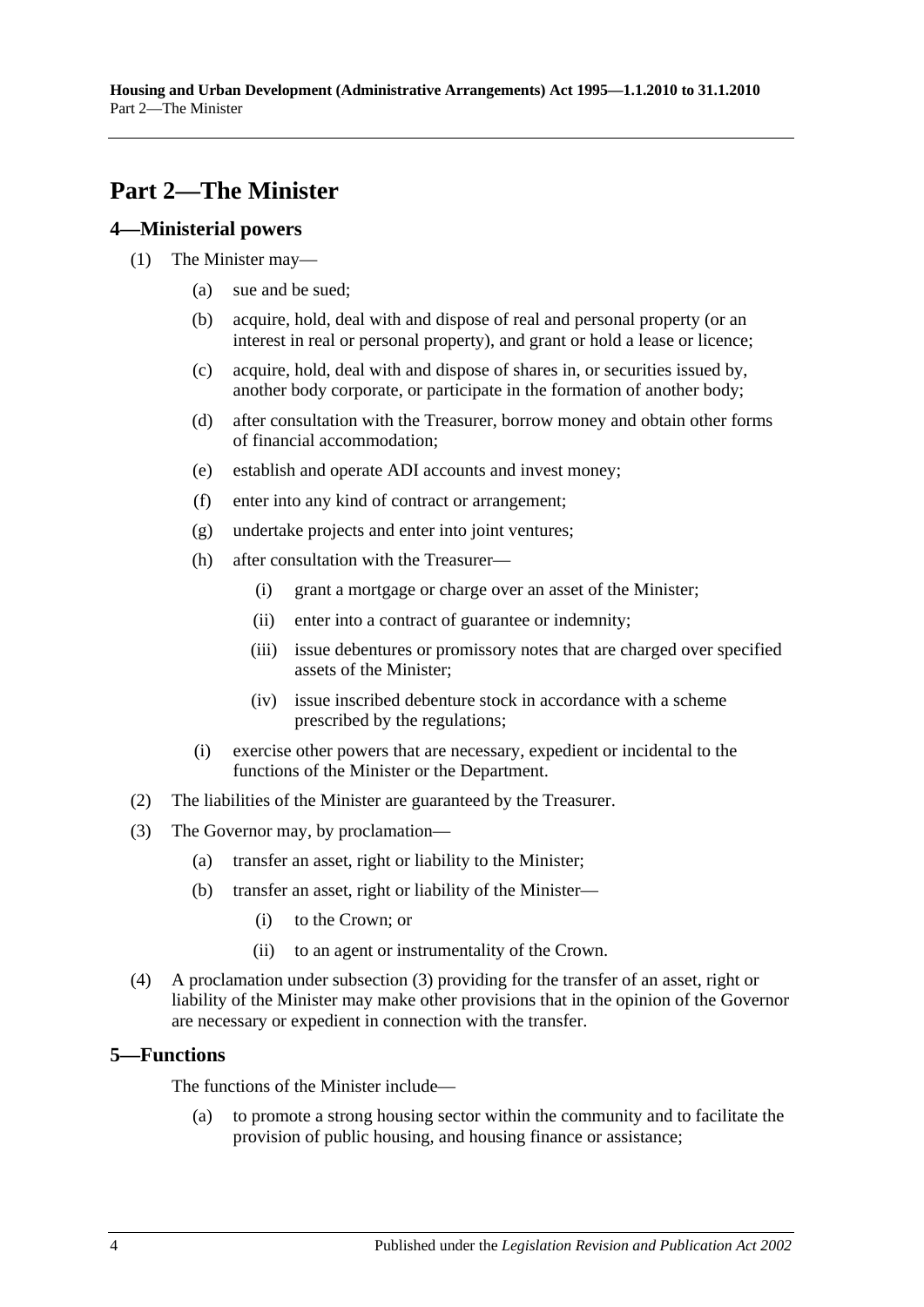- (b) to initiate, undertake, support and promote the development of land and housing in the public interest and to encourage and facilitate public and private sector investment and participation in the development of the State;
- <span id="page-4-1"></span>(c) to promote planning and development systems that support sustainable and affordable housing outcomes within the community;
- (d) to support the undertaking of development that is consistent with achieving the housing outcomes that apply under [paragraph](#page-4-1) (c), including by participating in the scheme established by section 37 of the *[Development](http://www.legislation.sa.gov.au/index.aspx?action=legref&type=act&legtitle=Development%20Act%201993)  Act [1993](http://www.legislation.sa.gov.au/index.aspx?action=legref&type=act&legtitle=Development%20Act%201993)* (to the extent prescribed by regulations under that section);
- (e) to work to ensure that new developments that affect housing outcomes are well-planned and appropriately serviced, and to improve the amenity of existing communities;
- (f) to develop and implement policies and strategies to promote and improve housing and urban development within the State (and to keep those policies and strategies under review);
- (g) to respond to community interest in housing and urban development, to consult with community groups on issues associated with housing and urban development, and to contribute to informed debate on development within the State;
- (h) to ensure that property or other resources within the Minister's portfolio are managed responsibly and in accordance with the policies of the Government;
- (i) to promote the effective, fair and efficient allocation of public resources to benefit housing and urban development within the State;
- (j) to promote a high level of co-operation between the public and private sectors in respect of housing and urban development within the State, and to encourage initiative and achievement within the Department;
- (k) to carry out other functions that are necessary, expedient or incidental to the promotion of housing and urban development, that are assigned to the Minister under this Act or other Acts, or that are determined by the Minister.

### <span id="page-4-0"></span>**6—Delegations**

- (1) The Minister may delegate powers or functions conferred on or vested in the Minister—
	- (a) to a specified person or body; or
	- (b) to a person occupying a specified office or position.
- (2) A delegation—
	- (a) may be made subject to conditions and limitations specified in the instrument of delegation; and
	- (b) if the instrument of delegation so provides, may be further delegated by the delegate; and
	- (c) is revocable at will and does not prevent the Minister from acting personally in a matter.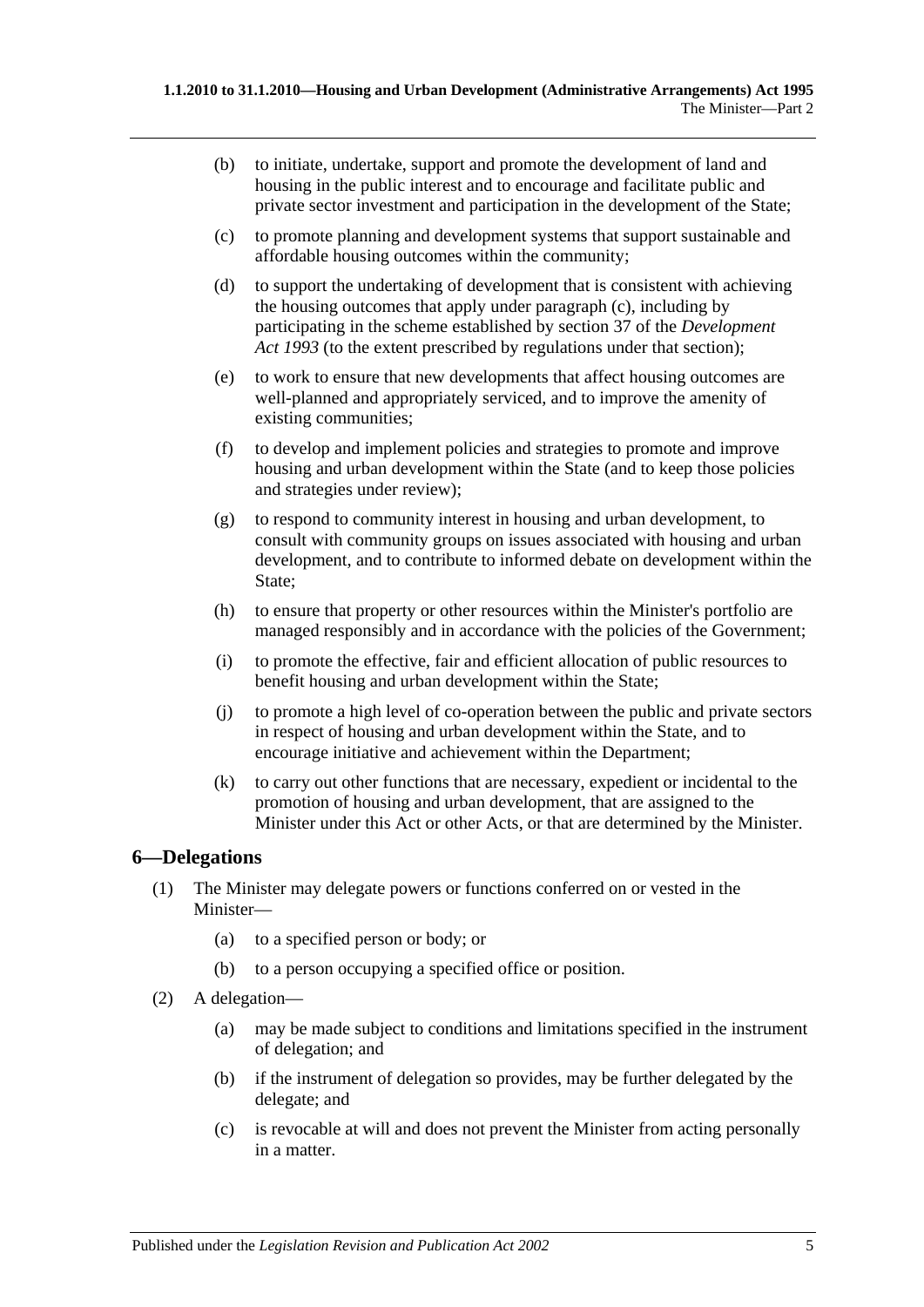**Housing and Urban Development (Administrative Arrangements) Act 1995—1.1.2010 to 31.1.2010** Part 2—The Minister

#### <span id="page-5-0"></span>**7—Advisory committees etc**

- (1) The Minister must establish—
	- (a) a housing and urban development industry advisory committee; and
	- (b) a residents and consumers advisory committee,

to provide advice on matters relevant to this Act, the Minister, the Department, a statutory corporation or SAHT.

- (2) The Minister may establish other committees and subcommittees.
- <span id="page-5-4"></span>(3) The procedures to be observed in relation to the conduct of the business of a committee will be—
	- (a) as determined by the Minister;
	- (b) insofar as the procedure is not determined under [paragraph](#page-5-4) (a)—as determined by the relevant committee.

## <span id="page-5-2"></span><span id="page-5-1"></span>**Part 3—Statutory corporations**

#### **Division 1—Formation of statutory corporations**

#### <span id="page-5-3"></span>**8—Formation of bodies**

- (1) The Governor may, by regulation, establish—
	- (a) a statutory corporation under this Act;
	- (b) a subsidiary of a statutory corporation under this  $Act.$ <sup>1</sup>
- <span id="page-5-6"></span>(2) Regulations establishing a statutory corporation—
	- (a) must name the body; and
	- (b) must provide for the constitution of a board of management as the body's governing body; and
	- (c) must specify the functions of the body; and
	- (d) may limit the powers of the body; and
	- (e) may specify procedures that will be followed in the event of a proposal to dissolve the body; and
	- (f) may make other provisions (not inconsistent with this Act) that in the opinion of the Governor are necessary or expedient for the purposes of the body.
- <span id="page-5-5"></span>(3) A statutory corporation—
	- (a) is a body corporate; and
	- (b) subject to a limitation imposed by or under an Act, has all the powers of a natural person together with the powers specifically conferred on it by or under this Act or other Acts.
- (4) The Governor may, by regulation—
	- (a) alter the name of a statutory corporation; or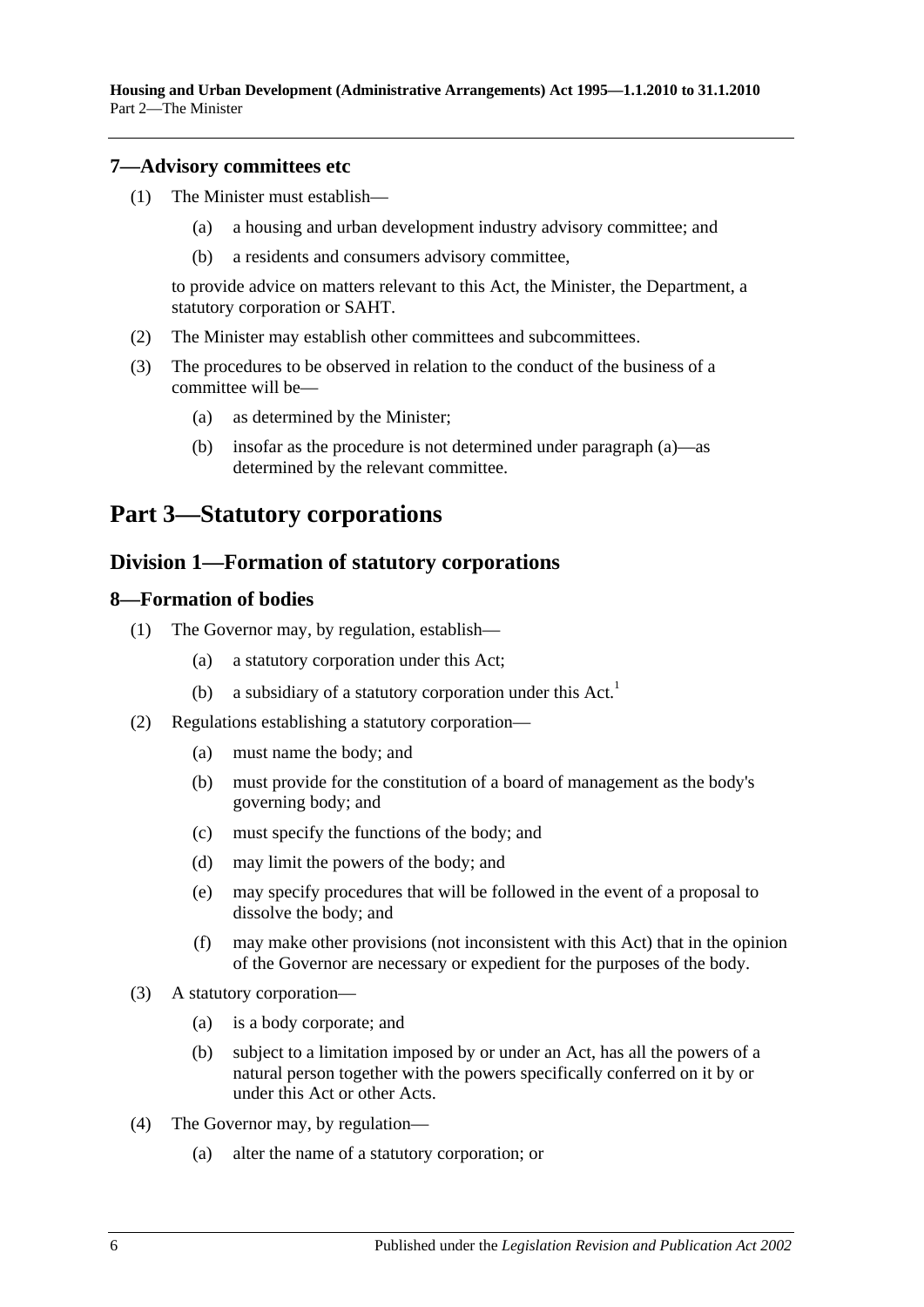- (b) vary the constitution of the board of management of a statutory corporation; or
- (c) alter the functions of a statutory corporation; or
- (d) alter or limit the powers of a statutory corporation; or
- (e) make other provisions (not inconsistent with this Act) that in the opinion of the Governor are necessary or expedient for the purposes of the statutory corporation.
- (5) The Governor may, by regulation—
	- (a) dissolve a body established under this section; and
	- (b) transfer the assets, rights and liabilities of a body dissolved under this provision (either as a whole or in separate parcels specified by regulation)—
		- (i) to the Minister; or
		- (ii) to another statutory corporation; or
		- (iii) to SAHT; or
		- (iv) to the Crown, or to another agent or instrumentality of the Crown (not established under this Act); or
		- (v) with the agreement with the person or body—to a person or body that is not an agent or instrumentality of the Crown; and
	- (c) make other provisions that in the opinion of the Governor are necessary or expedient in connection with the dissolution of the body.
- (6) However, if a regulation is in force under [paragraph](#page-5-5) (e) of [subsection](#page-5-6) (2) in respect of the statutory corporation, a statutory corporation must not be dissolved unless the Governor is satisfied that any relevant procedure prescribed under that paragraph has been followed.
- (7) If a regulation establishing a statutory corporation under this section is disallowed by either House of Parliament, the assets, rights and liabilities of the statutory corporation become assets, rights and liabilities of the Minister.

1 A subsidiary will also be a statutory corporation for the purposes of this Act.

## <span id="page-6-0"></span>**Division 2—Ministerial control**

### <span id="page-6-1"></span>**9—Ministerial control**

A statutory corporation is subject to the control and direction of the Minister.

## <span id="page-6-2"></span>**Division 3—Boards**

### <span id="page-6-3"></span>**10—Appointment of boards of statutory corporations**

- (1) A member of a board is appointed by the Governor on conditions determined by the Governor and for a term, not exceeding three years, determined by the Governor and, at the expiration of the term of appointment, is eligible for reappointment.
- (2) The Governor must appoint a member of a board as the board's presiding member.

**Note—**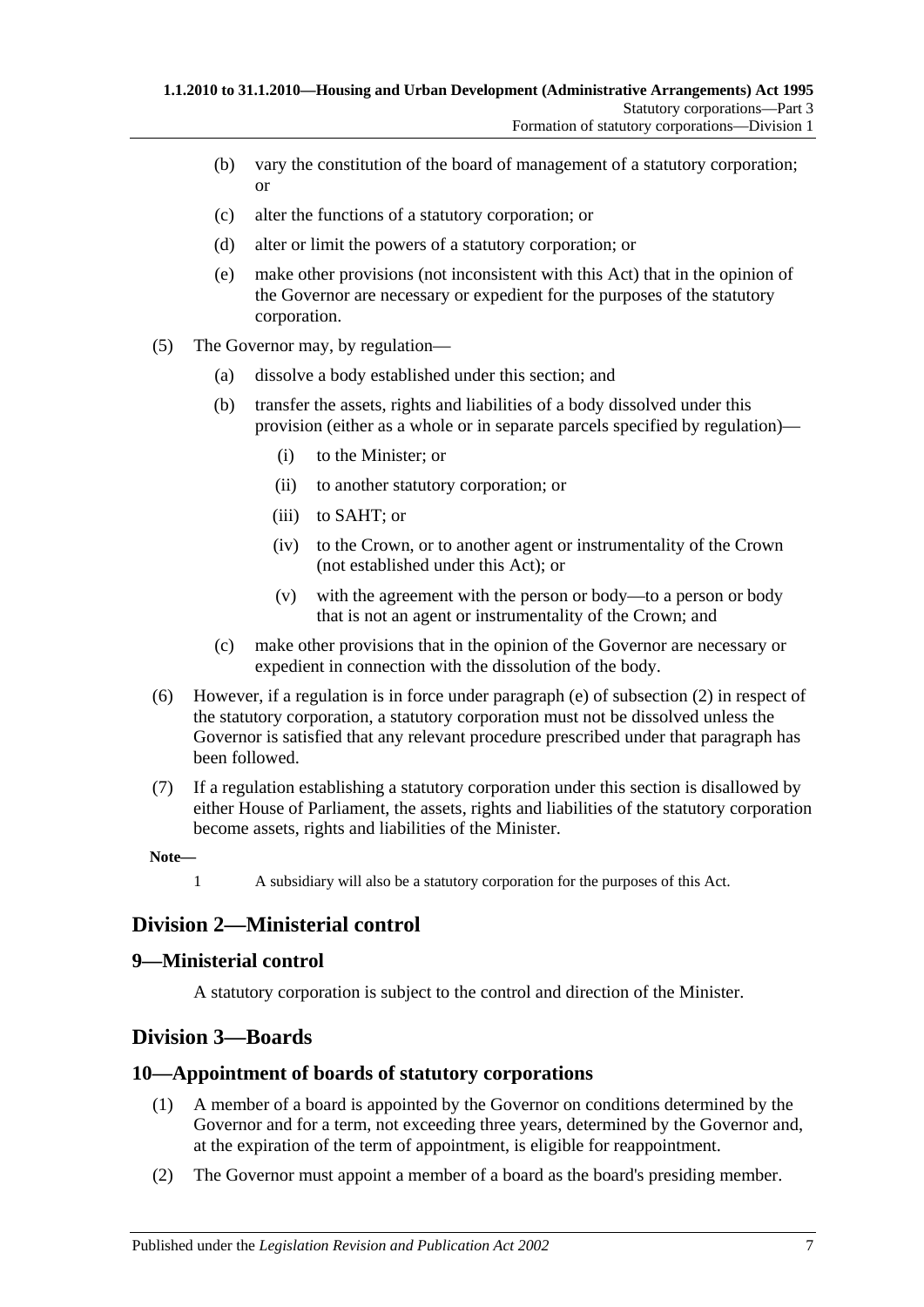- (3) The Governor may appoint a suitable person to be the deputy of a member of a board and to act as a member of a board during a period of absence of the member (and a reference in this Act to a member of a board will be taken to include, unless the contrary intention appears, a reference to a deputy while acting as a member of a board).
- <span id="page-7-3"></span>(4) The Governor may remove a member of a board from office—
	- (a) for breach of, or non-compliance with, a condition of appointment, or on any other basis specified in the instrument of appointment or under an agreement between the Minister and the member; or
	- (b) for misconduct; or
	- (c) for failure or incapacity to carry out official duties satisfactorily; or
	- (d) if serious irregularities have occurred in the conduct of the board's affairs or the board has failed to carry out its functions satisfactorily and the board's membership should, in the opinion of the Governor, be reconstituted for that reason.
- (5) The office of a member of a board becomes vacant if the member—
	- (a) dies; or
	- (b) completes a term of office and is not reappointed; or
	- (c) resigns by written notice to the Minister; or
	- (d) is convicted of an indictable offence or sentenced to imprisonment for an offence; or
	- (e) is removed from office under [subsection](#page-7-3) (4).
- (6) On the office of a member of a board becoming vacant, the Governor may appoint a person to the vacant office.

### <span id="page-7-0"></span>**11—Allowances and expenses**

A member of a board is entitled to remuneration, allowances and expenses determined by the Governor.

### <span id="page-7-1"></span>**14—Validity of acts**

(1) An act or proceeding of a board is not invalid by reason only of a vacancy in its membership or a defect in the appointment of a member.

## <span id="page-7-2"></span>**15—Proceedings**

- (1) The member appointed to chair meetings of a board will preside at meetings of the board or, in the absence of that member, a member chosen by those present will preside.
- (2) A quorum of a board consists of a number ascertained by dividing the total number of members by half, ignoring any fraction resulting from the division, and adding one (and no business may be transacted at a meeting of the board unless a quorum is present).
- (3) A decision carried by a majority of votes cast by members at a meeting of a board is a decision of the board.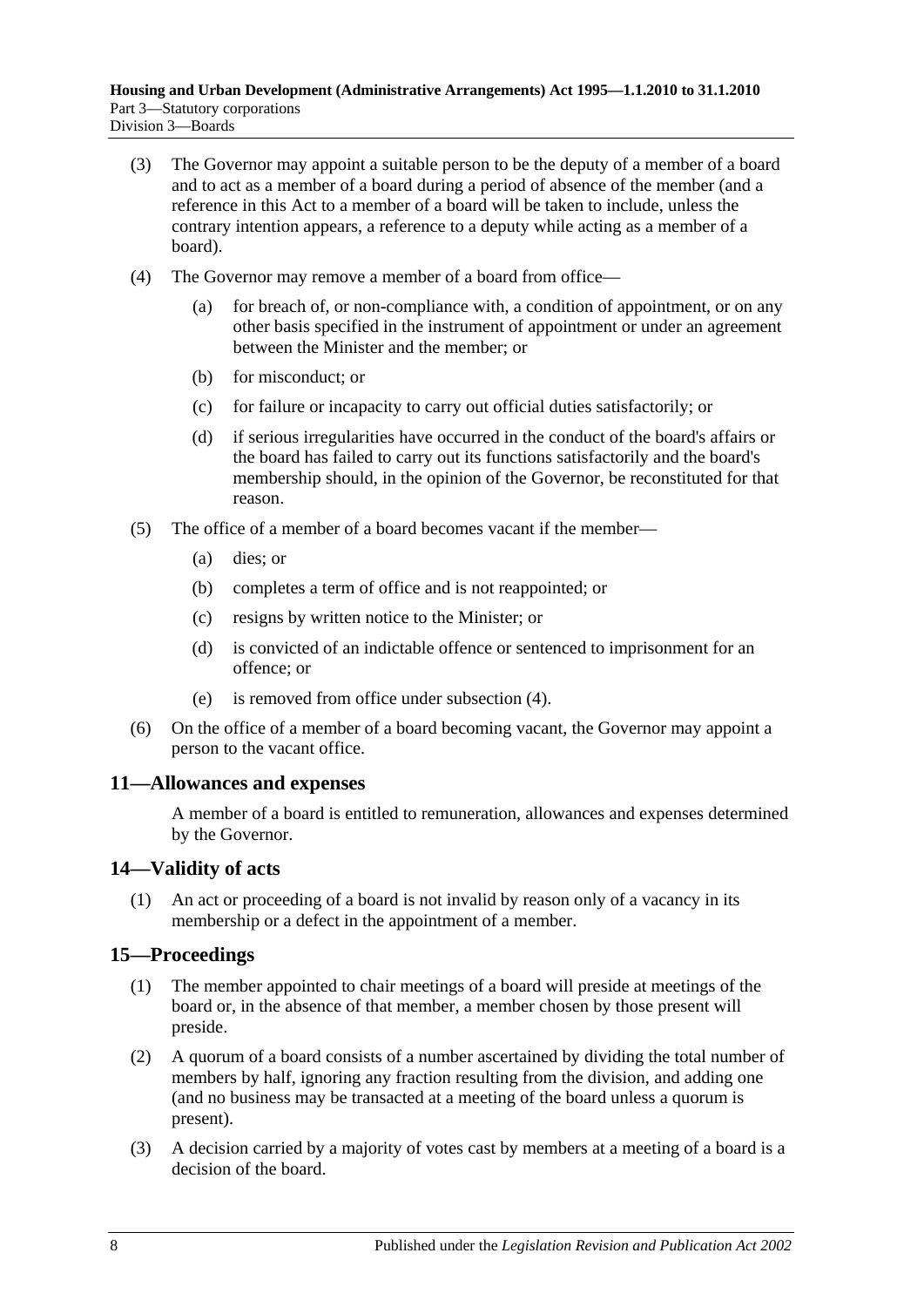- (4) Each member present at a meeting of a board has one vote on a question arising for decision and, if the votes are equal, the member presiding at the meeting has a second or casting vote.
- (5) A resolution of a board—
	- (a) of which prior notice was given to members of the board in accordance with procedures determined by the board; and
	- (b) in which at least the majority of members of the board expressed their concurrence in writing,

will be taken to be a decision of the board made at a meeting of the board.

- (6) A board must have accurate minutes kept of its proceedings.
- (7) Subject to this Act, a board may determine its own procedures.

#### <span id="page-8-1"></span><span id="page-8-0"></span>**16—General management duties of board**

- (1) The board of a statutory corporation is responsible to the Minister for overseeing the operations of the statutory corporation (and any subsidiary) with the goal of—
	- (a) securing continuing improvements in performance; and
	- (b) protecting the long term viability of the statutory corporation and the Crown's financial and other interests in the statutory corporation.
- (2) Without limiting the effect of [subsection](#page-8-1) (1), the board must for that purpose ensure as far as practicable—
	- (a) that appropriate strategic and operational plans and targets are established; and
	- (b) that the statutory corporation (and any subsidiary) have appropriate management structures and systems for monitoring management performance against plans and targets and that corrective action is taken when necessary; and
	- (c) that appropriate systems and practices are established for management and financial planning and control, including systems and practices for the maintenance of accurate and comprehensive records of all transactions, assets and liabilities and physical and human resources of the statutory corporation (and any subsidiary); and
	- (d) that all such plans, targets, structures, systems and practices are regularly reviewed and revised as necessary to address changing circumstances and reflect best current commercial practices; and
	- (e) that the Minister receives regular reports on the performance of the statutory corporation (and any subsidiary), and on the initiatives of the board; and
	- (f) that the Minister is advised, as soon as practicable, of any material development that affects the financial or operating capacity of the statutory corporation (or any subsidiary) or gives rise to an expectation that the corporation (or any subsidiary) may not be able to meet its debts as and when they fall due.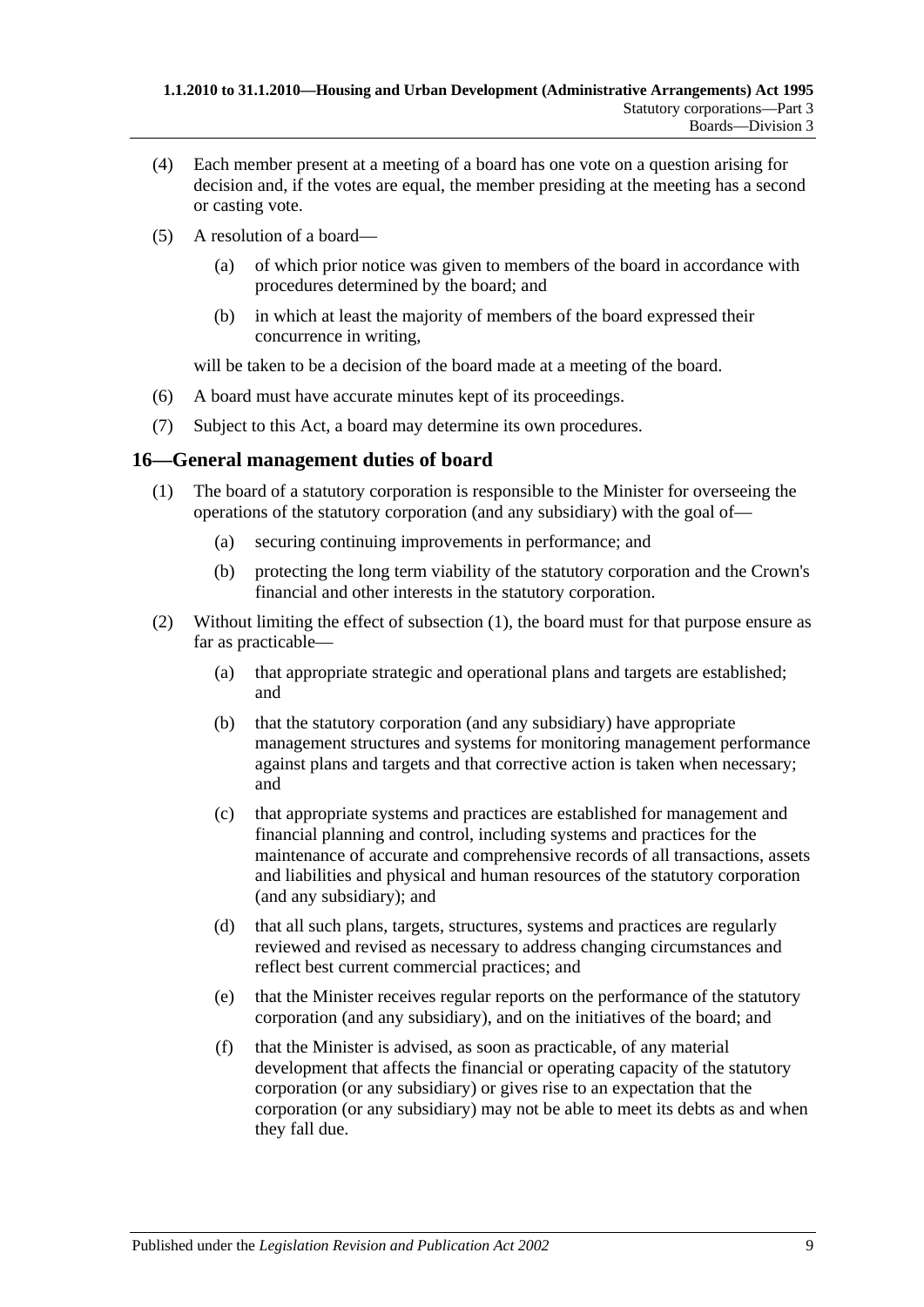## <span id="page-9-0"></span>**Division 4—Staff etc**

## <span id="page-9-1"></span>**17—Staff**

- (1) The Minister will, after consultation with the Chief Executive of the Department and the statutory corporation, determine the staffing arrangements for a statutory corporation (and such staff will, subject to this Act or unless the Minister otherwise determines, be persons who are appointed and hold office under the *[Public Sector](http://www.legislation.sa.gov.au/index.aspx?action=legref&type=act&legtitle=Public%20Sector%20Management%20Act%201995)  [Management Act](http://www.legislation.sa.gov.au/index.aspx?action=legref&type=act&legtitle=Public%20Sector%20Management%20Act%201995) 1995*).
- (2) A statutory corporation may, with the approval of the Minister or under an authorisation conferred by regulation, engage agents or consultants, and enter into other forms of contract for the provision of services.
- (3) A statutory corporation may, by arrangement with the appropriate authority, make use of the services, facilities or staff of a government department, agency or instrumentality.
- <span id="page-9-5"></span>(4) *HomeStart Finance* (a statutory corporation under this Act) is declared not to be a national system employer for the purposes of the *Fair Work Act 2009* of the Commonwealth.
- (5) The Governor may, by proclamation, fix a day on which [subsection](#page-9-5) (4) will expire.

## <span id="page-9-2"></span>**Division 5—Committees and delegations**

#### <span id="page-9-3"></span>**18—Committees**

- (1) A board must establish such committees (including advisory committees or subcommittees) as the Minister may require.
- (2) A board may establish such other committees (including advisory committees or subcommittees) as the board thinks fit.
- (3) Subject to a direction of the Minister, the membership of a committee will be determined by the board that established the committee and may, but need not, consist of, or include, members of the board.
- <span id="page-9-6"></span>(4) The procedures to be observed in relation to the conduct of the business of a committee will be—
	- (a) as determined by the Minister or the relevant board; or
	- (b) insofar as the procedure is not determined under [paragraph](#page-9-6) (a), as determined by the committee.

### <span id="page-9-4"></span>**19—Delegations**

- (1) A board may delegate a function or power conferred on or vested in the board (or its statutory corporation) under this Act—
	- (a) to a specified person or body; or
	- (b) to a person occupying a specified office or position.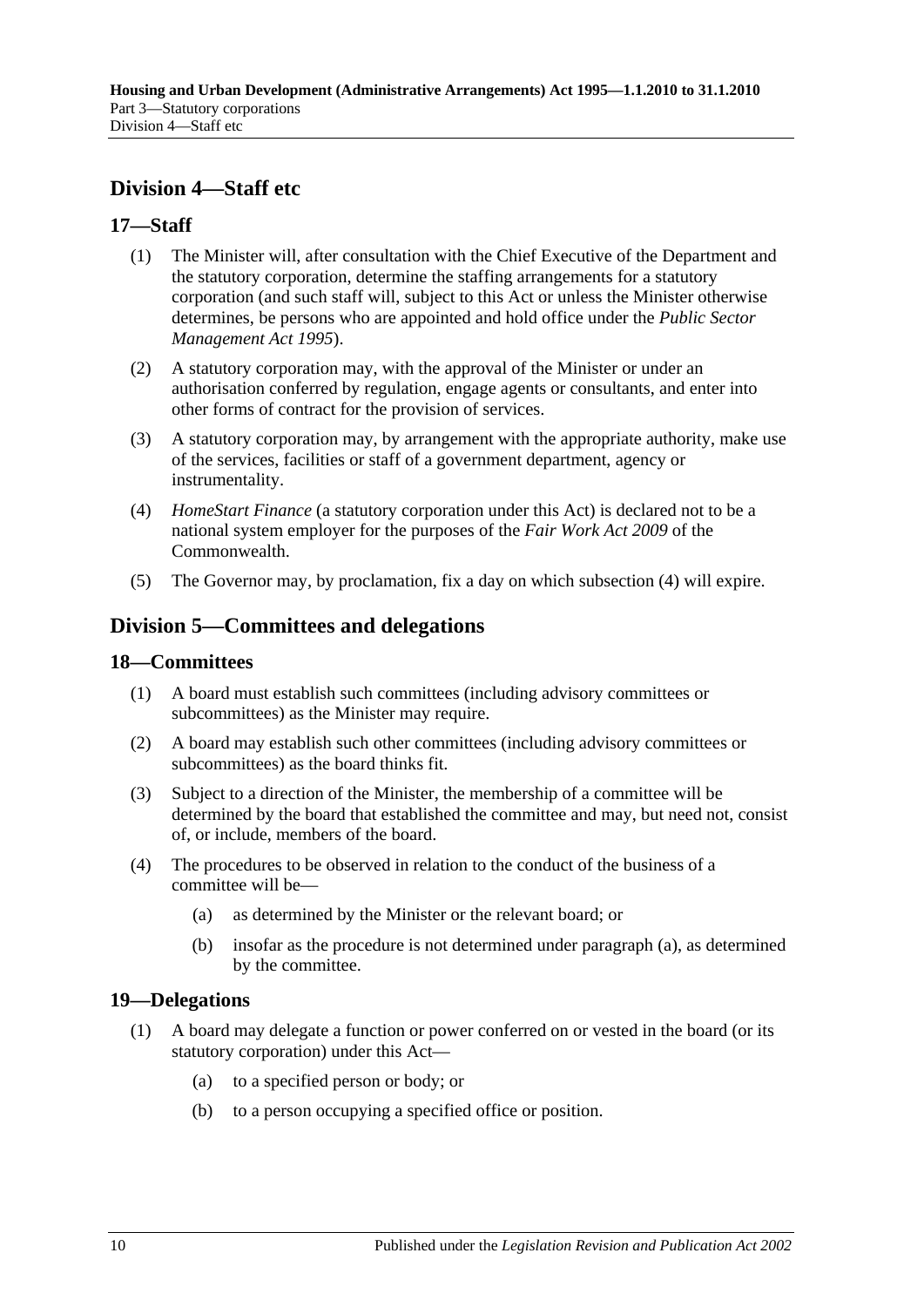#### (2) A delegation—

- (a) may be made subject to conditions and limitations specified in the instrument of delegation; and
- (b) if the instrument of delegation so provides, may be further delegated by the delegate; and
- (c) is revocable at will and does not prevent the board from acting itself in a matter.

## <span id="page-10-0"></span>**Division 6—Operational, property and financial matters**

### <span id="page-10-1"></span>**20—Common seal**

A statutory corporation must have a common seal and if a document appears to bear the common seal of the statutory corporation, it will be presumed in the absence of proof to the contrary that the common seal of the statutory corporation was properly affixed to the document.

### <span id="page-10-2"></span>**21—Specific powers**

- (1) Without limiting another provision of this Act, but subject to a limitation or condition imposed by the Minister in relation to the statutory corporation, a statutory corporation may—
	- (a) sue and be sued;
	- (b) acquire, hold, deal with and dispose of real and personal property (or an interest in real or personal property), and grant or hold a lease or licence;
	- (c) with the approval of the Minister or as authorised by regulation—acquire, hold, deal with and dispose of shares in, or securities issued by, another body corporate, or participate in the formation of another body;
	- (d) with the approval of the Minister or as authorised by regulation—borrow money and obtain other forms of financial accommodation;
	- (e) establish and operate ADI accounts and invest money;
	- (f) enter into any kind of contract or arrangement;
	- (g) exercise other powers conferred by regulation;
	- (h) exercise other powers that are necessary, expedient or incidental to the functions of the statutory corporation.
- <span id="page-10-4"></span><span id="page-10-3"></span>(2) A statutory corporation must not establish a trust scheme or a partnership or other scheme or arrangement for sharing of profits or joint venture with another person or undertake an operation or transaction pursuant to such a scheme or arrangement.
- (3) However, [subsection](#page-10-3) (2) does not apply if—
	- (a) the statutory corporation is acting with the approval of the Minister; or
	- (b) the other party to the scheme or arrangement is another statutory corporation or SAHT; or
	- (c) a regulation provides that [subsection](#page-10-3) (2) does not apply to the statutory corporation.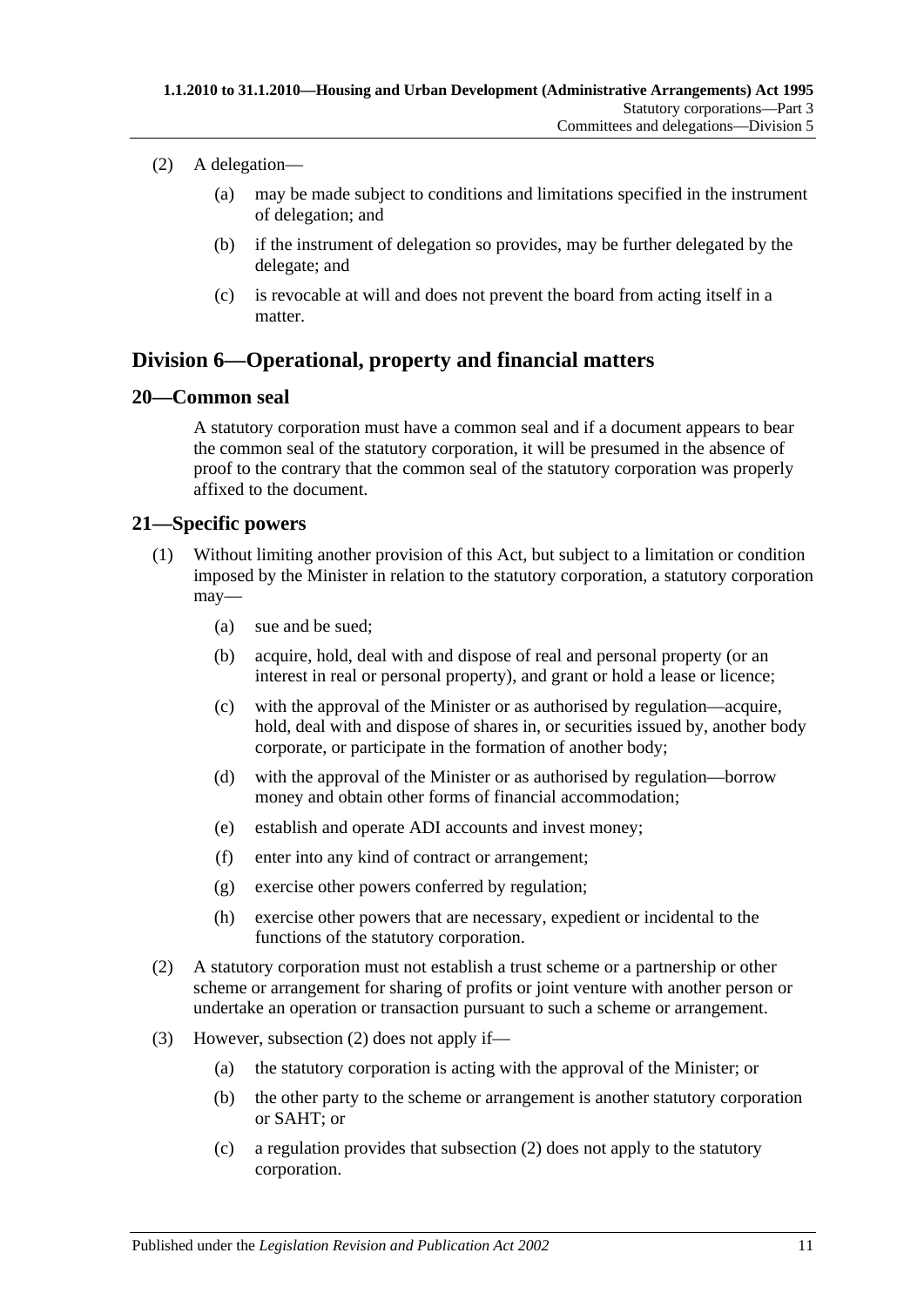(4) The Minister must obtain the concurrence of the Treasurer before giving an approval under [subsection](#page-10-4) (1)(d).

## <span id="page-11-0"></span>**22—Property to be held on behalf of Crown**

A statutory corporation holds its property on behalf of the Crown.

### <span id="page-11-3"></span><span id="page-11-1"></span>**23—Transfer of property etc**

- <span id="page-11-4"></span>(1) The Minister may with the concurrence of the Treasurer, by notice in the Gazette—
	- (a) transfer an asset, right or liability of the Minister to a statutory corporation or to SAHT;
	- (b) transfer an asset, right or liability of a statutory corporation—
		- (i) to the Minister; or
		- (ii) to another statutory corporation; or
		- (iii) to SAHT; or
		- (iv) to the Crown, or to another agent or instrumentality of the Crown (not established under this Act); or
		- (v) in prescribed circumstances, subject to prescribed conditions (if any), and with the agreement of the person or body—to a person or body that is not an agent or instrumentality of the Crown.
- (2) A notice under [subsection](#page-11-3) (1) may make other provisions that in the opinion of the Minister are necessary or expedient in connection with the relevant transfer.
- (3) However, the Minister must not act under [subsection](#page-11-4) (1)(b) if to do so would contravene an express agreement entered into by the Minister that limits the Minister's powers in relation to the statutory corporation.

## <span id="page-11-5"></span><span id="page-11-2"></span>**24—Securities**

- (1) A statutory corporation may, with the approval of the Minister—
	- (a) grant a mortgage or charge over an asset of the statutory corporation; or
	- (b) enter into a contract of guarantee or indemnity; or
	- (c) issue debentures or promissory notes that are charged over the assets of the statutory corporation generally, or over specified assets of the statutory corporation; or
	- (d) issue inscribed debenture stock in accordance with a scheme prescribed by the regulations.
- (2) The Minister must obtain the concurrence of the Treasurer before giving an approval under [subsection](#page-11-5) (1).
- (3) A liability of a statutory corporation incurred with the concurrence of the Treasurer is guaranteed by the Treasurer.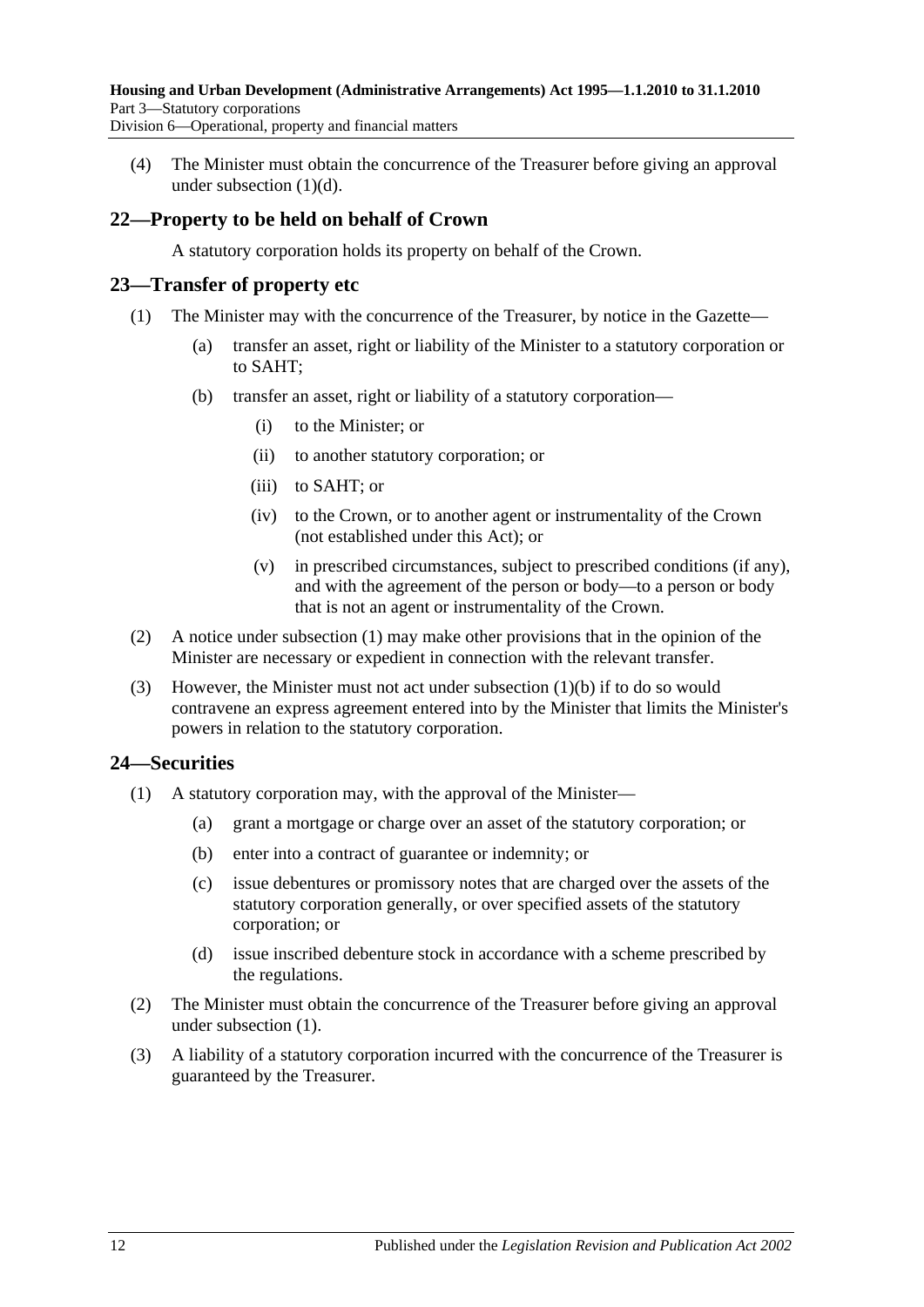## <span id="page-12-0"></span>**25—Tax and other liabilities**

- (1) The Treasurer may require a statutory corporation to pay all or specified rates, duties, taxes and imposts, and to assume other liabilities and duties (either generally or of a specified kind), as would apply under the law of the State if the statutory corporation were a public company.
- <span id="page-12-2"></span>(2) The Treasurer may require a statutory corporation to pay to the Treasurer, for the credit of the Consolidated Account, such amounts as the Treasurer from time to time determines to be equivalent in effect to either (or both) of the following:
	- (a) income tax and other taxes or imposts that the statutory corporation does not pay to the Commonwealth but would be liable to pay under the law of the Commonwealth if it were constituted and organised in such manner as the Treasurer determines to be appropriate for the purposes of this subsection as a public company or, in the case of a statutory corporation with two or more divisions, as two or more public companies; and
	- (b) council rates that the statutory corporation would be liable to pay to a council if the statutory corporation were a public company.
- (3) Amounts determined to be payable under [subsection](#page-12-2) (2) must be paid by the statutory corporation at the times and in the manner determined by the Treasurer.

#### <span id="page-12-3"></span><span id="page-12-1"></span>**26—Dividends**

- (1) A statutory corporation to which this section applies must, before the end of each financial year, recommend to the Minister that the statutory corporation pay a specified dividend, or not pay a dividend, for that financial year, as the statutory corporation considers appropriate.
- (2) The Minister may, in consultation with the Treasurer, by notice to the statutory corporation—
	- (a) approve a recommendation of the statutory corporation under [subsection](#page-12-3) (1); or
	- (b) determine that a specified dividend be paid, or that no dividend be paid,

as the Minister and the Treasurer consider appropriate.

- <span id="page-12-4"></span>(3) A statutory corporation to which this section applies must, if so required by the Minister at any time during a financial year, recommend to the Minister that a specified interim dividend or specified interim dividends be paid by the statutory corporation for that financial year, or that no such dividend or dividends be paid by the statutory corporation, as the corporation considers appropriate.
- (4) The Minister may, in consultation with the Treasurer, by notice to the statutory corporation—
	- (a) approve a recommendation of the statutory corporation under [subsection](#page-12-4) (3); or
	- (b) determine that an interim dividend or interim dividends be paid, or that no interim dividend be paid,

as the Minister and the Treasurer consider appropriate.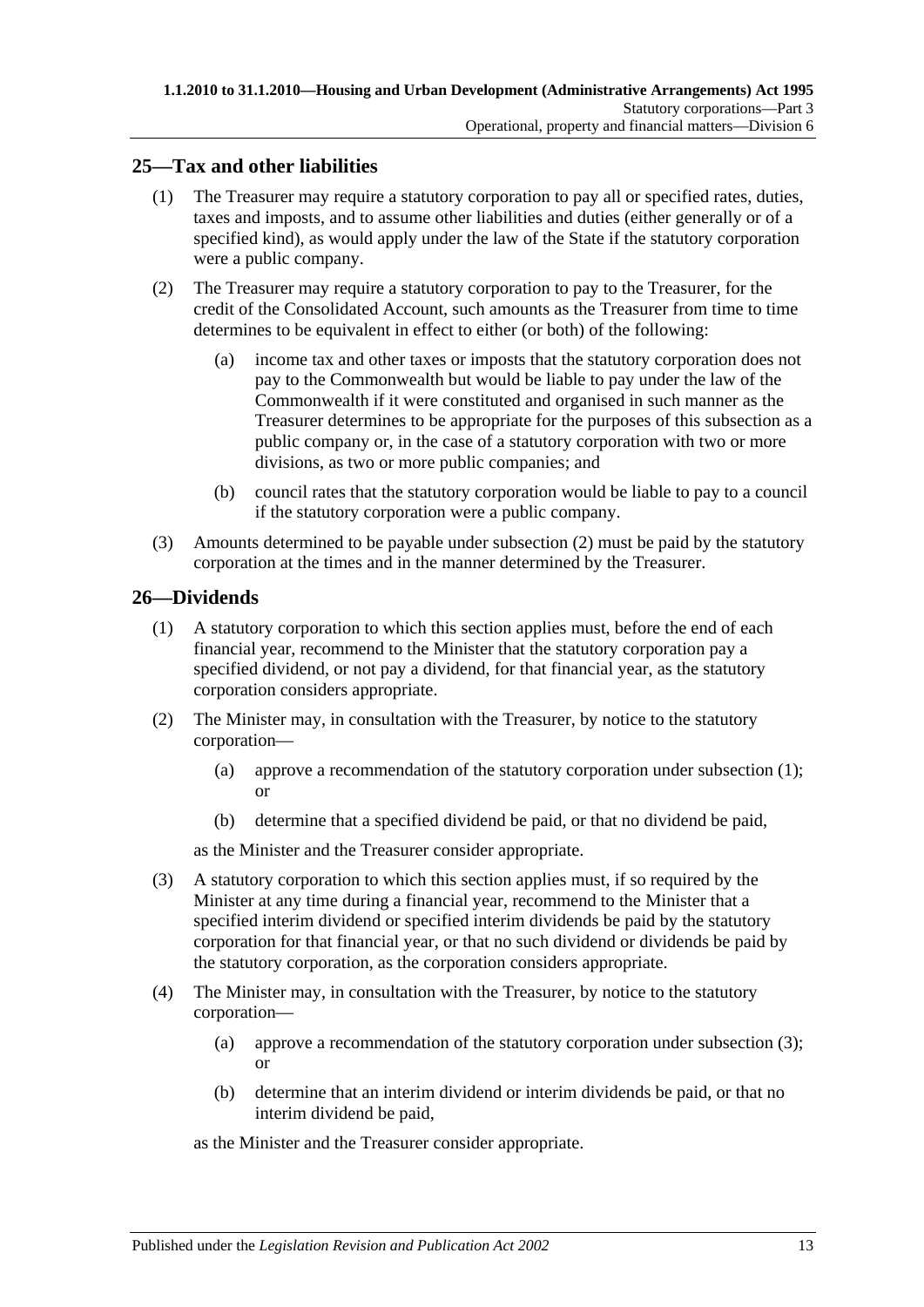Division 6—Operational, property and financial matters

- (5) If a dividend or interim dividend or dividends is or are to be paid by a statutory corporation, the dividend or interim dividend or dividends must be paid by the statutory corporation to the Minister in the manner and at the time or times determined by the Minister in consultation with the Treasurer.
- (6) If the Minister receives an amount from a statutory corporation under this section, the Minister may, in consultation with the Treasurer—
	- (a) allocate that amount, or a part of that amount, in a manner determined by the Minister; or
	- (b) pay that amount, or a part of that amount, for the credit of the Consolidated Account.
- (7) A recommendation under this section must be made by the board of the statutory corporation and may not be made by a person or committee pursuant to a delegation.
- (8) This section applies to a statutory corporation that is required to comply with this section by the Minister in consultation with the Treasurer.

### <span id="page-13-0"></span>**27—Audit and accounts**

- (1) A statutory corporation must, unless exempted by the Minister after consultation with the Treasurer, establish and maintain effective internal auditing of its operations.
- (2) A statutory corporation must keep proper accounting records in relation to its financial affairs, and must have annual statements of accounts prepared in respect of each financial year.
- (3) The accounting records and statements of accounts must comply with any applicable instructions of the Treasurer under section 41 of the *[Public Finance and Audit](http://www.legislation.sa.gov.au/index.aspx?action=legref&type=act&legtitle=Public%20Finance%20and%20Audit%20Act%201987)  Act [1987](http://www.legislation.sa.gov.au/index.aspx?action=legref&type=act&legtitle=Public%20Finance%20and%20Audit%20Act%201987)*.
- (4) The Auditor-General may at any time audit the accounts of a statutory corporation and must audit the annual statement of accounts.

## <span id="page-13-1"></span>**Division 7—Performance and reporting obligations**

### <span id="page-13-2"></span>**28—Objectives**

- (1) The Minister may, after consultation with a statutory corporation, prepare a statement setting various objectives, targets or goals that the statutory corporation is to pursue over the period specified in the statement and dealing with such other matters as the Minister considers appropriate.
- (2) The statutory corporation must review the statement whenever it is necessary to do so on account of a direction of the Minister under this Act, and in any event at least once in every twelve month period.
- (3) The Minister may, after consultation with a statutory corporation, amend a statement issued in relation to that statutory corporation at any time.
- (4) The Minister must consult with the Treasurer if the statutory corporation is to be set financial objectives, targets or goals.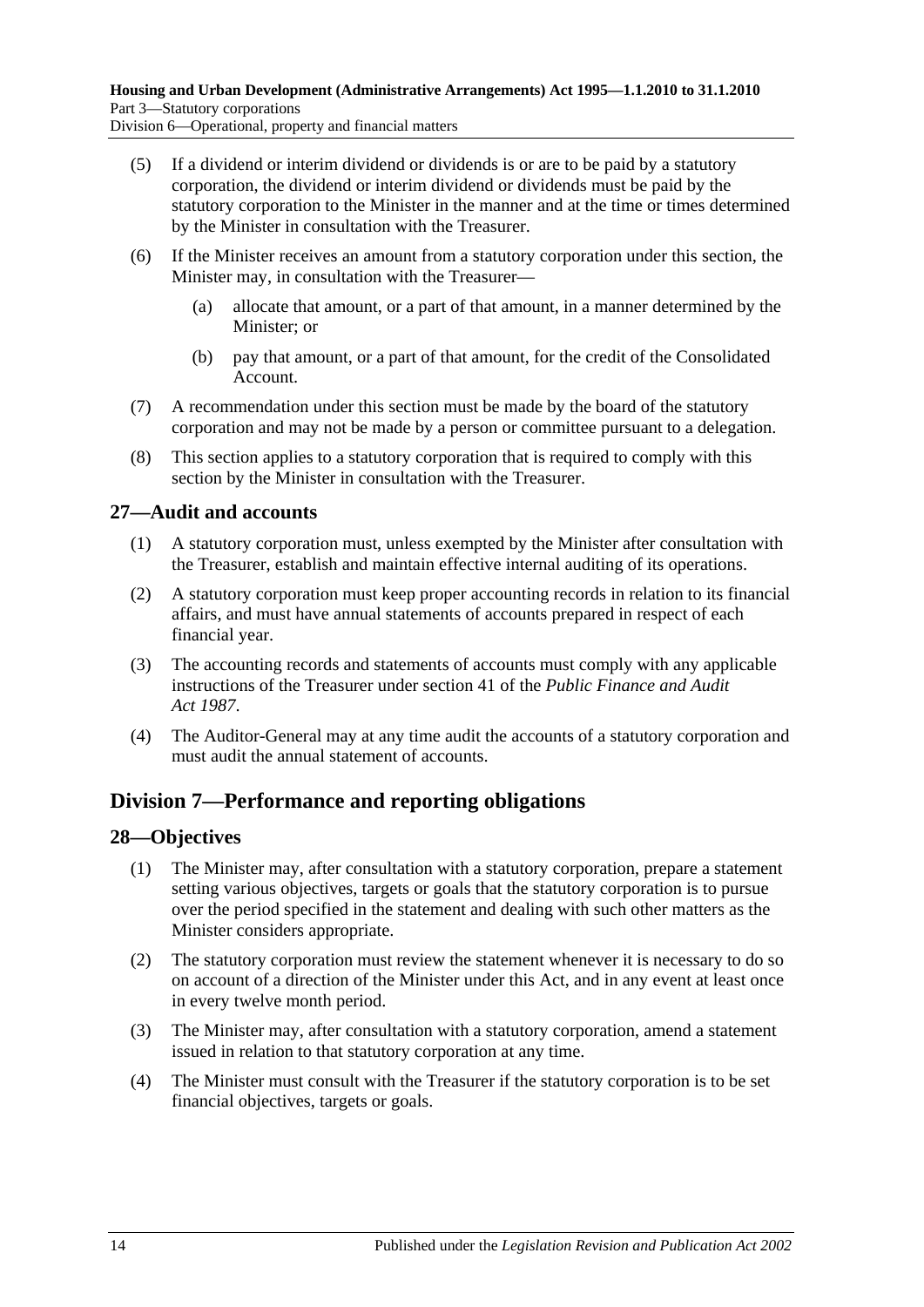## <span id="page-14-0"></span>**29—Provision of information and reports to the Minister**

- (1) A statutory corporation must, at the request of the Minister, furnish the Minister with such information or records in the possession or control of the statutory corporation as the Minister may require in such manner and form as the Minister may require.
- (2) If a record in the possession or control of a statutory corporation is furnished to the Minister under this section, the Minister may make, retain and deal with copies of the record as the Minister thinks fit.
- <span id="page-14-6"></span>(3) If a statutory corporation considers that information or record furnished under this section contains matters that should be treated for any reason as confidential, the statutory corporation may advise the Minister of that opinion giving the reason for the opinion, and the Minister may, subject to [subsection](#page-14-5) (4), act on that advice as the Minister thinks fit.
- <span id="page-14-5"></span>(4) If the Minister is satisfied on the basis of the statutory corporation's advice under [subsection](#page-14-6) (3) that the statutory corporation owes a duty of confidence in respect of a matter, the Minister must ensure the observance of that duty in respect of the matter, but this subsection does not prevent the Minister from disclosing the matter as required in the proper performance of ministerial functions or duties.

### <span id="page-14-1"></span>**30—Annual report**

- (1) A statutory corporation must, on or before 30 September in each year, prepare and present to the Minister a report on the operations of the statutory corporation during the financial year that ended on the preceding 30 June.
- (2) The report must incorporate the audited accounts and financial statements of the statutory corporation.
- (3) The Minister must, within 12 sitting days after receiving a report under this section, have copies of the report laid before both Houses of Parliament.

## <span id="page-14-2"></span>**Part 4—Miscellaneous**

## <span id="page-14-3"></span>**31—Acquisition of land**

A statutory corporation may, with the consent of the Minister, acquire land for a purpose associated with the performance of its functions under and in accordance with the *[Land Acquisition Act](http://www.legislation.sa.gov.au/index.aspx?action=legref&type=act&legtitle=Land%20Acquisition%20Act%201969) 1969*.

### <span id="page-14-4"></span>**32—Power to enter land**

- (1) A person authorised in writing by the Minister to do so may enter land and conduct a survey, valuation, test or examination that the Minister considers necessary or expedient for the purposes of this Act.
- (2) A person must not enter land under this section unless the person has given reasonable notice of his or her intention to do so to the occupier of the land.
- (3) A person must not, without reasonable excuse, hinder a person in the exercise of a power under this section.

Penalty: Division 6 fine.

(4) This section does not limit a power conferred by or under an agreement or mortgage, or by or under another Act or law.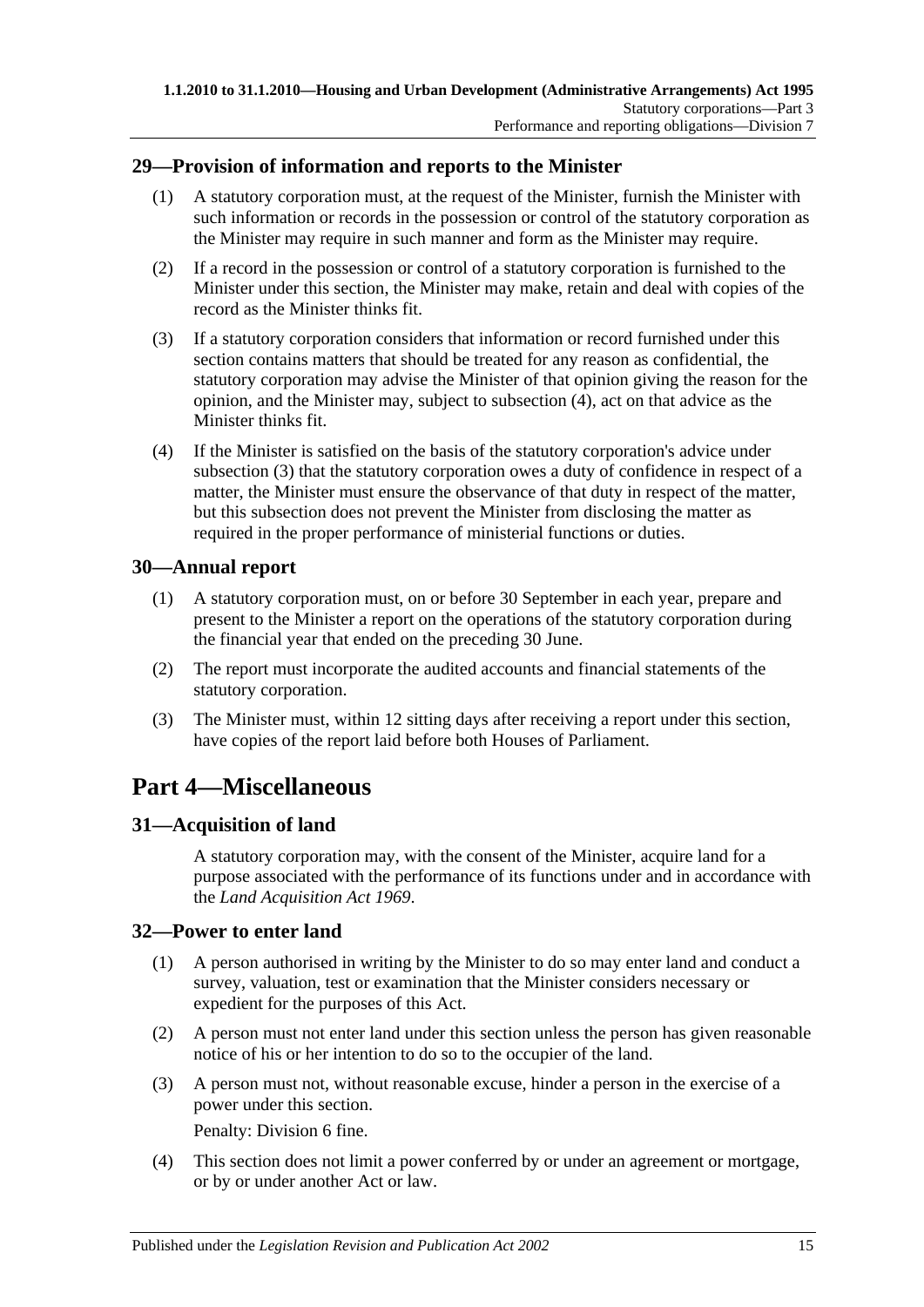#### <span id="page-15-0"></span>**33—Satisfaction of Treasurer's guarantee**

A liability of the Treasurer arising by virtue of a guarantee under this Act is to be paid out of the Consolidated Account (which is appropriated to the necessary extent).

#### <span id="page-15-1"></span>**34—Effect of transfers**

- (1) The transfer of an asset, right or liability under this Act operates by force of this Act and despite the provisions of another law.
- (2) The transfer of a liability under this Act operates to discharge the body from which the liability was transferred from the liability.

#### <span id="page-15-6"></span><span id="page-15-2"></span>**35—Registering authorities to note transfer**

- (1) The Registrar-General or another authority required or authorised under a law of the State to register or record transactions affecting assets, rights or liabilities, or documents relating to such transactions, must, on application under this section, register or record in an appropriate manner the transfer to the Minister or another body of an asset, right or liability by regulation, proclamation or notice under this Act.
- (2) An instrument relating to an asset, right or liability that has transferred to the Minister or a body by regulation, proclamation or notice under this Act must, if the instrument is executed by the Minister or the body and is otherwise in an appropriate form, be registered or recorded by the Registrar-General or another appropriate authority despite the fact that the Minister or the body has not been registered or recorded as the proprietor of the property under [subsection](#page-15-6) (1).
- (3) The vesting of property by regulation, proclamation or notice under this Act, and an instrument evidencing or giving effect to that vesting, are exempt from stamp duty.

#### <span id="page-15-3"></span>**36—Offences**

- (1) A prosecution for an offence against this Act may be commenced within three years after the date of the alleged commission of the offence or, with the authorisation of the Attorney-General, at a later time within five years after the date of the alleged commission of the offence.
- (2) An apparently genuine document purporting to be signed by the Attorney-General and to authorise the commencement of proceedings for an offence against this Act will be accepted in legal proceedings, in the absence of proof to the contrary, as proof of the authorisation.

### <span id="page-15-4"></span>**36A—Approvals by Minister or Treasurer**

A matter under this Act for which the approval of the Minister or the Treasurer is required will be regarded as having that approval—

- (a) whether the approval is given in respect of that particular matter or a class of matters to which it belongs; and
- (b) whether the approval is given by the Minister or Treasurer or by a person acting with the authority of the Minister or Treasurer.

### <span id="page-15-7"></span><span id="page-15-5"></span>**37—Regulations**

(1) The Governor may make regulations that are contemplated by, or necessary or expedient for the purposes of, this Act.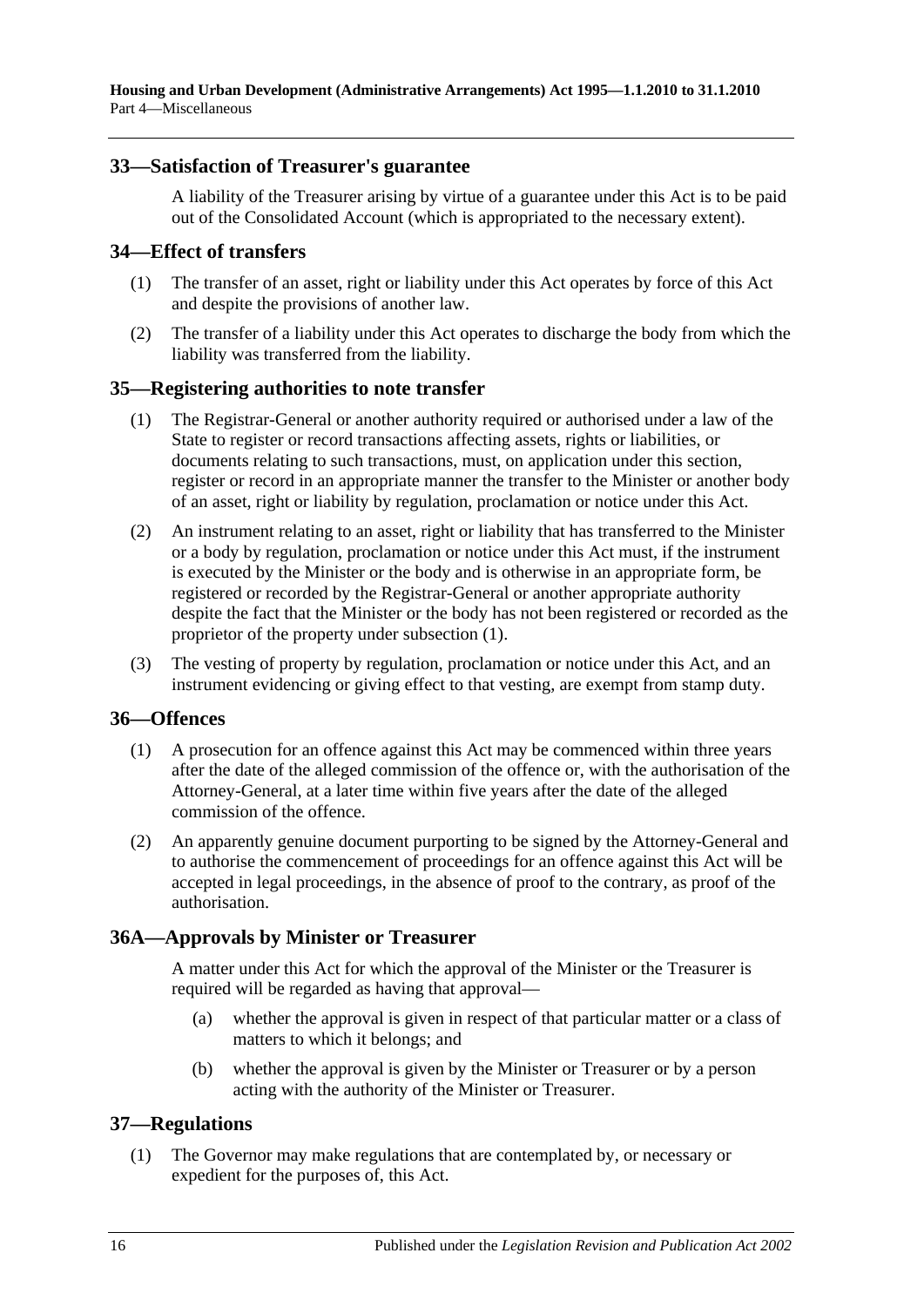- (2) Without limiting the generality of [subsection](#page-15-7) (1), the regulations may—
	- (a) make provision for, or in relation to, the form or content of any agreement between a statutory corporation and another party;
	- (b) make provision in relation to—
		- (i) the operations of a statutory corporation;
		- (ii) the dissolution of a statutory corporation;
	- (c) make provision for matters relevant to landlord and tenant issues arising from the provision of public housing;
	- (d) make provision for information to be kept by statutory corporations, and for the provision of reports or returns to the Minister or a prescribed person or authority;
	- (e) prescribe penalties, not exceeding \$500, for a breach of a regulation.
- (3) The regulations may—
	- (a) be of general or limited application; and
	- (b) make different provision according to the persons, things or circumstances to which they are expressed to apply; and
	- (c) provide that a matter or thing is to be determined, dispensed with, regulated or prohibited according to the discretion of the Minister or a prescribed person or authority.

## <span id="page-16-0"></span>**Schedule 2—Transitional provisions**

#### <span id="page-16-1"></span>**1—Interpretation**

In this Schedule—

*Homestart* means *Homestart Finance Ltd* (ACN 008 272437);

*relevant day* means the day on which this Schedule comes into operation;

*Urban Land Trust* means the South Australian Urban Land Trust (as in existence immediately before the relevant day).

### <span id="page-16-2"></span>**3—Dissolution of Homestart**

Homestart is, by force of this clause, dissolved.

#### <span id="page-16-4"></span><span id="page-16-3"></span>**4—Staff**

- (1) The Governor may, by proclamation, transfer the employment of a person who was an officer or employee of Homestart or the Urban Land Trust immediately before the relevant day—
	- (a) to the Department; or
	- (b) to SAHT; or
	- (c) to a statutory corporation established under this Act.
- (2) The transfer of a person under [subclause](#page-16-4) (1) does not affect—
	- (a) existing conditions of employment or existing or accruing rights to leave; or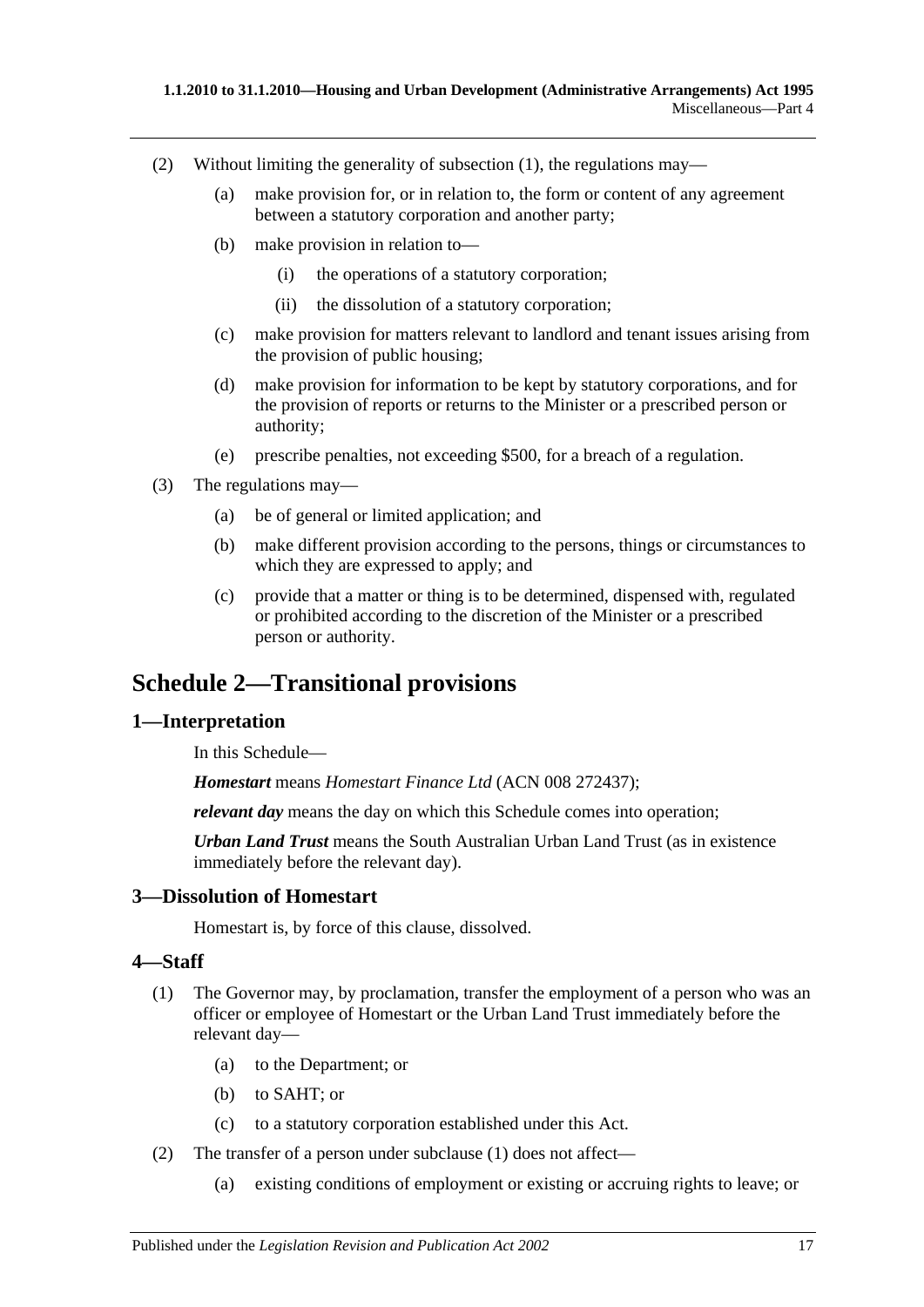(b) a process commenced for variation of those conditions or rights.

#### <span id="page-17-4"></span><span id="page-17-0"></span>**5—Vesting of property etc in the Minister**

- (1) The Minister succeeds to all the property, assets, rights, powers, liabilities and obligations of Homestart and the Urban Land Trust.
- (2) However, [subclause](#page-17-4) (1) does not apply to property, assets, rights, powers, liabilities or obligations vested by the Governor, by proclamation, in—
	- (a) the Crown; or
	- (b) another Minister of the Crown; or
	- (c) an agent or instrumentality of the Crown; or
	- (d) a statutory corporation established under this Act.
- (3) The vesting of property by this clause, and an instrument evidencing or giving effect to that vesting, are exempt from stamp duty.
- <span id="page-17-5"></span>(4) The Registrar-General or another authority required or authorised under a law of the State to register or record transactions affecting assets, rights or liabilities, or documents relating to such transactions, must, on application under this clause, register or record in an appropriate manner a vesting under this clause.
- (5) An instrument relating to an asset, right or liability that has vested in the Minister or a body under this clause must, if the instrument is executed by the Minister or the body and is otherwise in an appropriate form, be registered or recorded by the Registrar-General or another appropriate authority despite the fact that the Minister or the body has not been registered or recorded as the proprietor of the property under [subclause](#page-17-5) (4).

#### <span id="page-17-1"></span>**6—Statutory fund**

The South Australian Urban Land Trust Fund vests in the Minister.

#### <span id="page-17-2"></span>**7—References**

The Governor may, by proclamation, declare that a reference in an Act or instrument (or an instrument of a specified class) to Homestart or the Urban Land Trust is to be taken to be a reference to the Minister, or to a body specified in the proclamation.

#### <span id="page-17-3"></span>**8—Regulations**

The regulations may contain other provisions of a saving or transitional nature consequent on the enactment of this Act.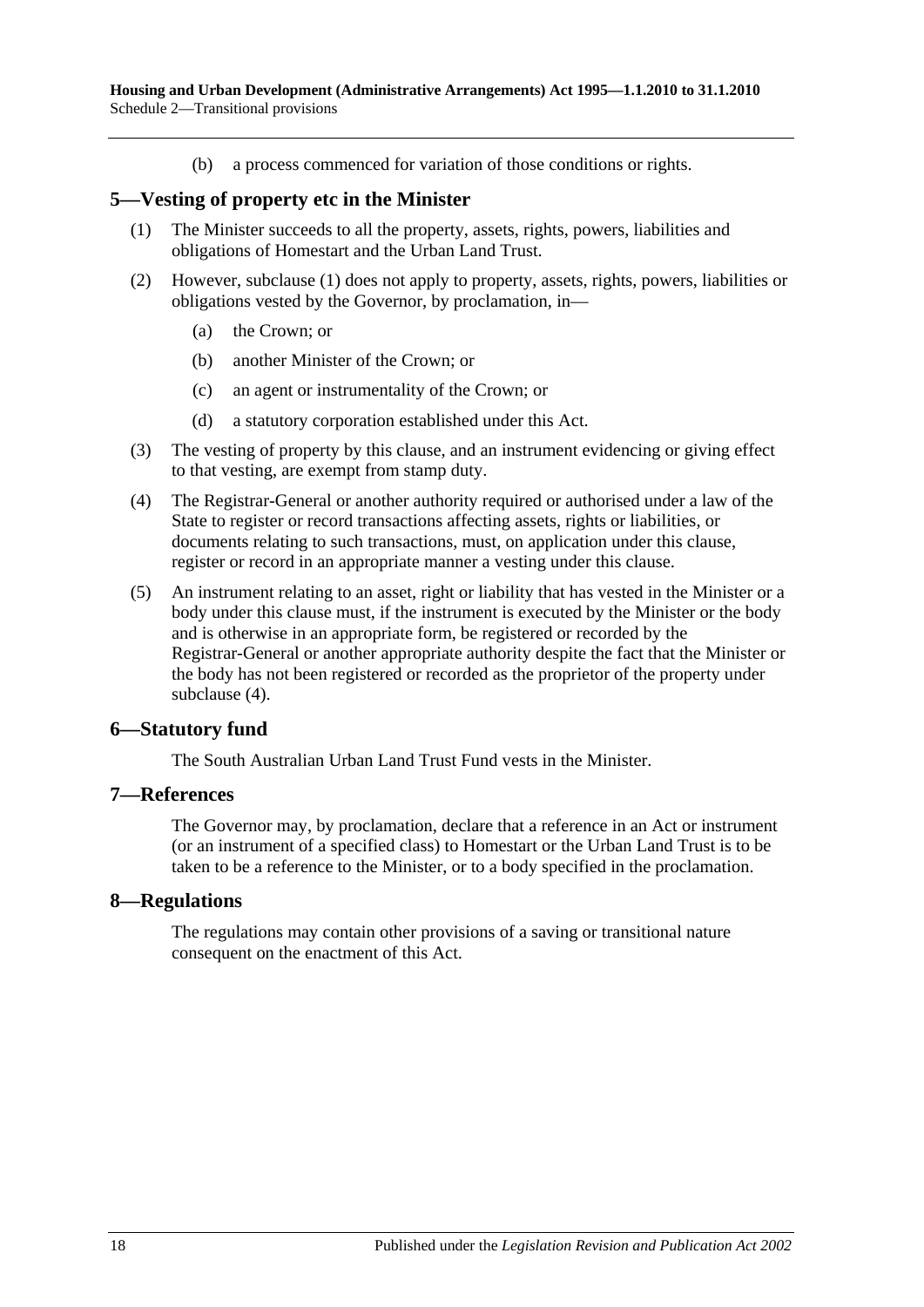# <span id="page-18-0"></span>**Legislative history**

## **Notes**

- Amendments of this version that are uncommenced are not incorporated into the text.
- Please note—References in the legislation to other legislation or instruments or to titles of bodies or offices are not automatically updated as part of the program for the revision and publication of legislation and therefore may be obsolete.
- Earlier versions of this Act (historical versions) are listed at the end of the legislative history.
- For further information relating to the Act and subordinate legislation made under the Act see the Index of South Australian Statutes or www.legislation.sa.gov.au.

## **Legislation repealed by principal Act**

The *Housing and Urban Development (Administrative Arrangements) Act 1995* repealed the following:

*Urban Land Trust Act 1981*

## **Legislation amended by principal Act**

The *Housing and Urban Development (Administrative Arrangements) Act 1995* amended the following:

*Housing Improvement Act 1940*

## **Principal Act and amendments**

| Year | N <sub>0</sub> | Title                                                                                  | Assent     | Commencement                                                                                                                                                                                                                                                         |
|------|----------------|----------------------------------------------------------------------------------------|------------|----------------------------------------------------------------------------------------------------------------------------------------------------------------------------------------------------------------------------------------------------------------------|
| 1995 | 42             | Housing and Urban Development<br>(Administrative Arrangements)<br>Act 1995             | 4.5.1995   | 1.7.1995 (Gazette 15.6.1995 p2842)                                                                                                                                                                                                                                   |
| 1995 | 109            | <b>South Australian Housing Trust</b><br>Act 1995                                      | 21.12.1995 | 1.1.1996 (Gazette 21.12.1995 p1759)                                                                                                                                                                                                                                  |
| 1999 | 33             | <b>Financial Sector Reform (South</b><br>Australia) Act 1999                           | 17.6.1999  | Sch (item $29$ )—1.7.1999 being the date<br>specified under $s \, 3(16)$ of the <i>Financial</i><br>Sector Reform (Amendments and<br>Transitional Provisions) Act (No. 1) 1999<br>of the Commonwealth as the transfer date<br>for the purposes of that Act: $s$ 2(2) |
| 2006 | 43             | <b>Statutes Amendment (Domestic</b><br>Partners) Act 2006                              | 14.12.2006 | Pt 46 (s $128$ )—1.6.2007 ( <i>Gazette</i><br>26.4.2007 p1352)                                                                                                                                                                                                       |
| 2007 | 20             | Statutes Amendment (Affordable<br>Housing) Act 2007                                    | 14.6.2007  | Pt 4 (ss $85-91$ )-1.7.2007 ( <i>Gazette</i><br>28.6.2007 p2826)                                                                                                                                                                                                     |
| 2009 | 58             | <b>Statutes Amendment (National</b><br><b>Industrial Relations System) Act</b><br>2009 | 26.11.2009 | Pt 5 (s 31)-1.1.2010 (Gazette<br>17.12.2009 p6351)                                                                                                                                                                                                                   |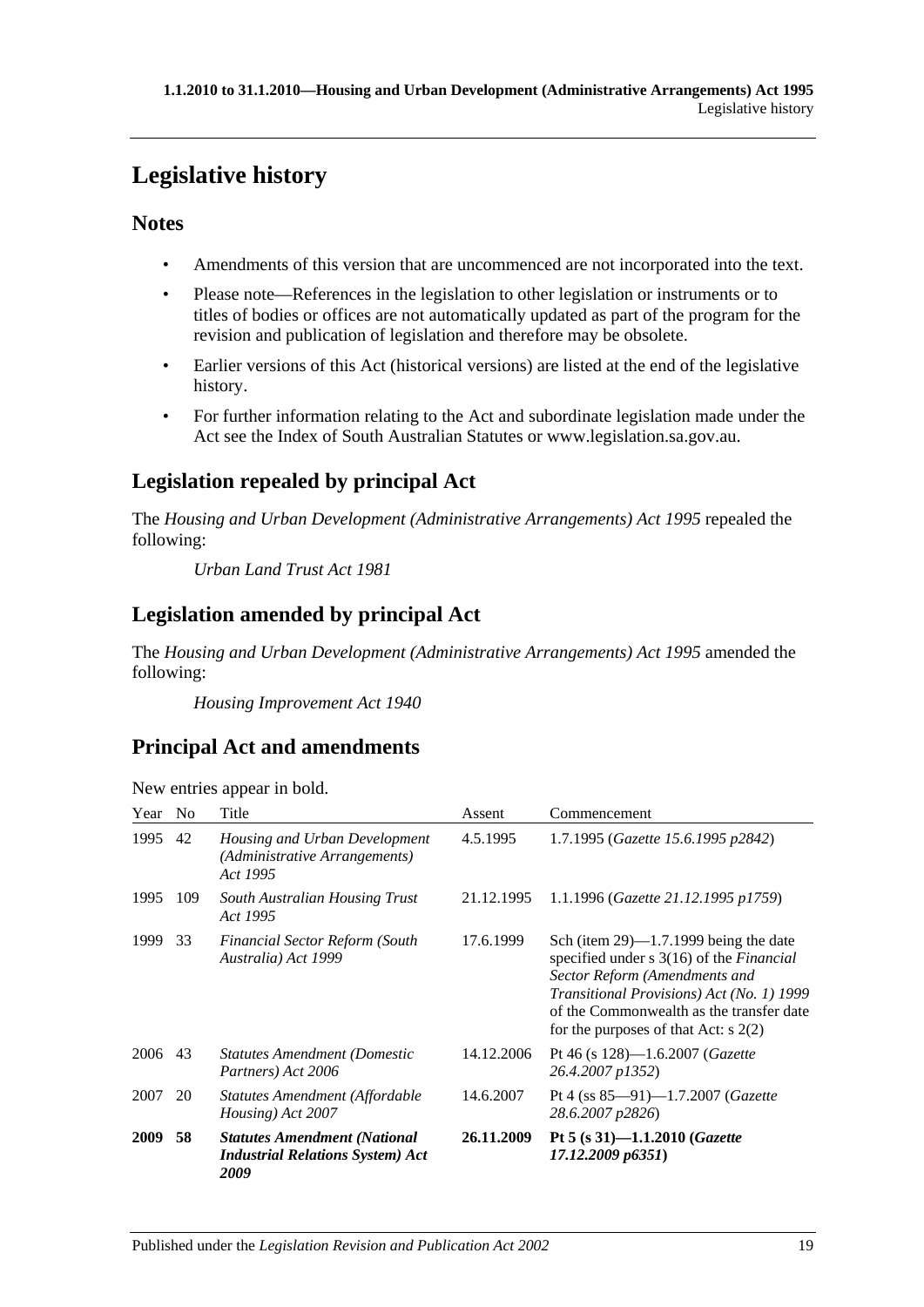**Housing and Urban Development (Administrative Arrangements) Act 1995—1.1.2010 to 31.1.2010** Legislative history

| 2009 84 | Statutes Amendment (Public Sector  | 10.12.2009 Pt 79 (s 189)—1.2.2010 ( <i>Gazette</i> |
|---------|------------------------------------|----------------------------------------------------|
|         | Consequential Amendments) Act 2009 | 28.1.2010 p320)                                    |

## **Provisions amended**

New entries appear in bold.

Entries that relate to provisions that have been deleted appear in italics.

| Provision           | How varied                                                            | Commencement                 |  |
|---------------------|-----------------------------------------------------------------------|------------------------------|--|
| Long title          | amended under Legislation Revision and<br><b>Publication Act 2002</b> |                              |  |
| Pt1                 |                                                                       |                              |  |
| s <sub>2</sub>      | omitted under Legislation Revision and<br><b>Publication Act 2002</b> |                              |  |
| s <sub>3</sub>      |                                                                       |                              |  |
| $s \; 3(1)$         |                                                                       |                              |  |
| Department          | substituted by $20/2007$ s $85(1)$                                    | 1.7.2007                     |  |
| domestic partner    | inserted by 43/2006 s 128(1)                                          | 1.6.2007                     |  |
| relative            | amended by 43/2006 s 128(2)                                           | 1.6.2007                     |  |
| <b>SACHA</b>        | inserted by $109/1995$ Sch 1 cl $3(a)$                                | 1.1.1996                     |  |
|                     | deleted by $20/2007 s 85(2)$                                          | 1.7.2007                     |  |
| <b>SAHT</b>         | amended by 109/1995 Sch 1 cl 3(b)                                     | 1.1.1996                     |  |
| spouse              | substituted by $43/2006$ s $128(3)$                                   | 1.6.2007                     |  |
| $s \; 3(2)$         | amended by 43/2006 s 128(4)                                           | 1.6.2007                     |  |
| Pt 2                |                                                                       |                              |  |
| s <sub>4</sub>      |                                                                       |                              |  |
| s(4(1))             | amended by 109/1995 Sch 1 cl 3(c)                                     | 1.1.1996                     |  |
|                     | amended by $33/1999$ Sch (item 29(a))                                 | 1.7.1999                     |  |
| s(4(2)              | amended by 109/1995 Sch 1 cl 3(d)                                     | 1.1.1996                     |  |
| s(4(3))             | amended by 109/1995 Sch 1 cl 3(e)                                     | 1.1.1996                     |  |
| s <sub>5</sub>      | amended by $20/2007$ s $86(1)$ —(4)                                   | 1.7.2007                     |  |
| s <sub>6</sub>      |                                                                       |                              |  |
| s(6(1))             | amended by 109/1995 Sch 1 cl 3(f)                                     | 1.1.1996                     |  |
| $Pt\,3$             |                                                                       |                              |  |
| ss 12 and 13        | deleted by 20/2007 s 87                                               | 1.7.2007                     |  |
| s <sub>14</sub>     |                                                                       |                              |  |
| s $14(2)$ —(4)      | deleted by 20/2007 s 88                                               | 1.7.2007                     |  |
| s 17                |                                                                       |                              |  |
| s 17(1)             | amended by 20/2007 s 89                                               | 1.7.2007                     |  |
|                     | amended by 84/2009 s 189                                              | uncommenced-not incorporated |  |
| $s 17(4)$ and $(5)$ | inserted by 58/2009 s 31                                              | 1.1.2010                     |  |
| s 21                |                                                                       |                              |  |
| $s \, 21(1)$        | amended by $33/1999$ Sch (item 29(b))                                 | 1.7.1999                     |  |
| $s\ 21(3)$          | amended by 109/1995 Sch 1 cl 3(g)                                     | 1.1.1996                     |  |
|                     | amended by 20/2007 s 90                                               | 1.7.2007                     |  |